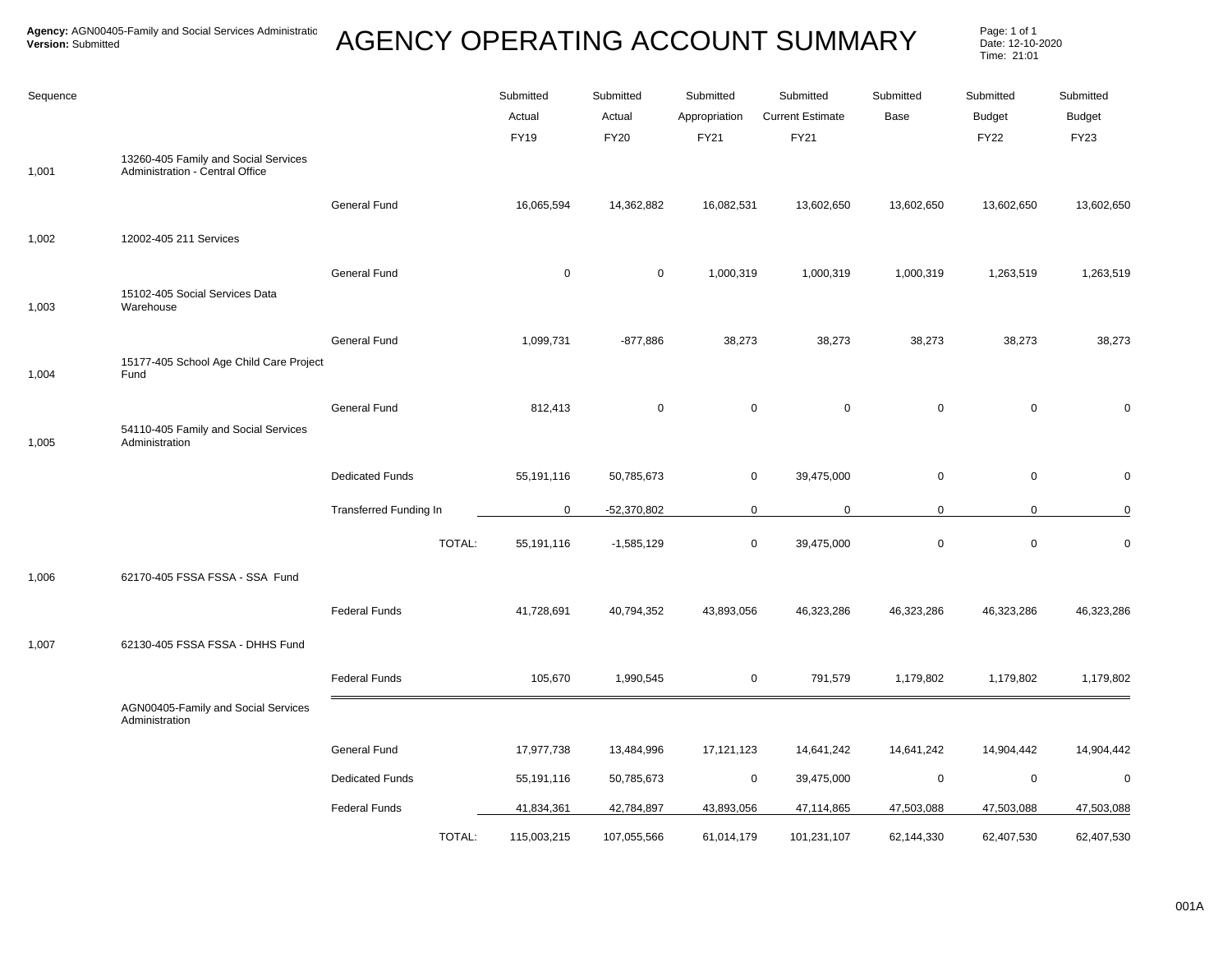| Sequence |                                                                             |                               | Submitted<br>Actual<br><b>FY19</b> | Submitted<br>Actual<br><b>FY20</b> | Submitted<br>Appropriation<br>FY21 | Submitted<br><b>Current Estimate</b><br>FY21 | Submitted<br>Base | Submitted<br><b>Budget</b><br><b>FY22</b> | Submitted<br><b>Budget</b><br>FY23 |
|----------|-----------------------------------------------------------------------------|-------------------------------|------------------------------------|------------------------------------|------------------------------------|----------------------------------------------|-------------------|-------------------------------------------|------------------------------------|
| 1,001    | 15160-410 Seriously Mentally III                                            |                               |                                    |                                    |                                    |                                              |                   |                                           |                                    |
|          |                                                                             | <b>General Fund</b>           | 92,807,845                         | 90,181,216                         | 88,279,650                         | 77,349,650                                   | 75,849,650        | 75,849,650                                | 75,849,650                         |
|          |                                                                             | <b>Dedicated Funds</b>        | 2,410,253                          | 2,406,075                          | 2,454,890                          | 2,454,890                                    | 2,454,890         | 2,454,890                                 | 2,454,890                          |
|          |                                                                             | TOTAL:                        | 95,218,098                         | 92,587,291                         | 90,734,540                         | 79,804,540                                   | 78,304,540        | 78,304,540                                | 78,304,540                         |
| 1,002    | 38830-410 Mental Health Administration                                      |                               |                                    |                                    |                                    |                                              |                   |                                           |                                    |
|          |                                                                             | <b>General Fund</b>           | 31,916,076                         | $\mathbf 0$                        | $\mathbf 0$                        | $\mathsf{O}\xspace$                          | $\mathbf 0$       | $\mathbf 0$                               | $\Omega$                           |
| 1,003    | 15155-410 Mental Health and Addiction<br>Forensic Treatment Services Grant  | <b>Dedicated Funds</b>        | $\mathbf 0$                        | 4,500,024                          | $\mathsf 0$                        | $\mathsf 0$                                  | $\mathsf 0$       | $\mathbf 0$                               | 0                                  |
| 1,004    | 76310-410 Mental Health and Addiction<br><b>Forensic Treatment Services</b> | General Fund                  | 22,654,056                         | 25,002,300                         | 25,000,000                         | $\mathbf 0$                                  | $\mathsf 0$       | $\mathbf 0$                               | $\mathbf 0$                        |
|          |                                                                             | <b>General Fund</b>           | $\mathbf 0$                        | $\mathbf 0$                        | $\mathbf 0$                        | 20,000,000                                   | 20,000,000        | 20,000,000                                | 20,000,000                         |
|          |                                                                             | <b>Transferred Funding In</b> | $\mathbf 0$                        | 12,506,335                         | $\mathbf 0$                        | $\mathbf 0$                                  | $\mathbf 0$       | $\mathbf 0$                               | 0                                  |
|          |                                                                             | TOTAL:                        | $\mathsf 0$                        | 12,506,335                         | $\mathbf 0$                        | 20,000,000                                   | 20,000,000        | 20,000,000                                | 20,000,000                         |
| 1,005    | 17024-410 Child Psychiatric Services Fund                                   |                               |                                    |                                    |                                    |                                              |                   |                                           |                                    |
|          |                                                                             | <b>General Fund</b>           | 18,404,724                         | 12,621,892                         | 13,458,508                         | 13,458,508                                   | 12,458,508        | 12,458,508                                | 12,458,508                         |
| 1,006    | 16550-410 Seriously Emotionally Disturbed                                   |                               |                                    |                                    |                                    |                                              |                   |                                           |                                    |
|          |                                                                             | <b>General Fund</b>           | 14,571,352                         | 14,571,352                         | 14,571,352                         | 14,571,352                                   | 14,571,352        | 14,571,352                                | 14,571,352                         |
| 1,007    | 15240-410 Mental Health Administration                                      |                               |                                    |                                    |                                    |                                              |                   |                                           |                                    |
|          |                                                                             | <b>General Fund</b>           | 2,871,856                          | 2,403,293                          | 2,852,359                          | 2,480,903                                    | 2,480,903         | 2,480,903                                 | 2,480,903                          |
| 1,008    | 16540-410 Quality Assurance/Research                                        |                               |                                    |                                    |                                    |                                              |                   |                                           |                                    |
|          |                                                                             | General Fund                  | 459,841                            | 270,328                            | 304,711                            | 304,711                                      | 304,711           | 304,711                                   | 304,711                            |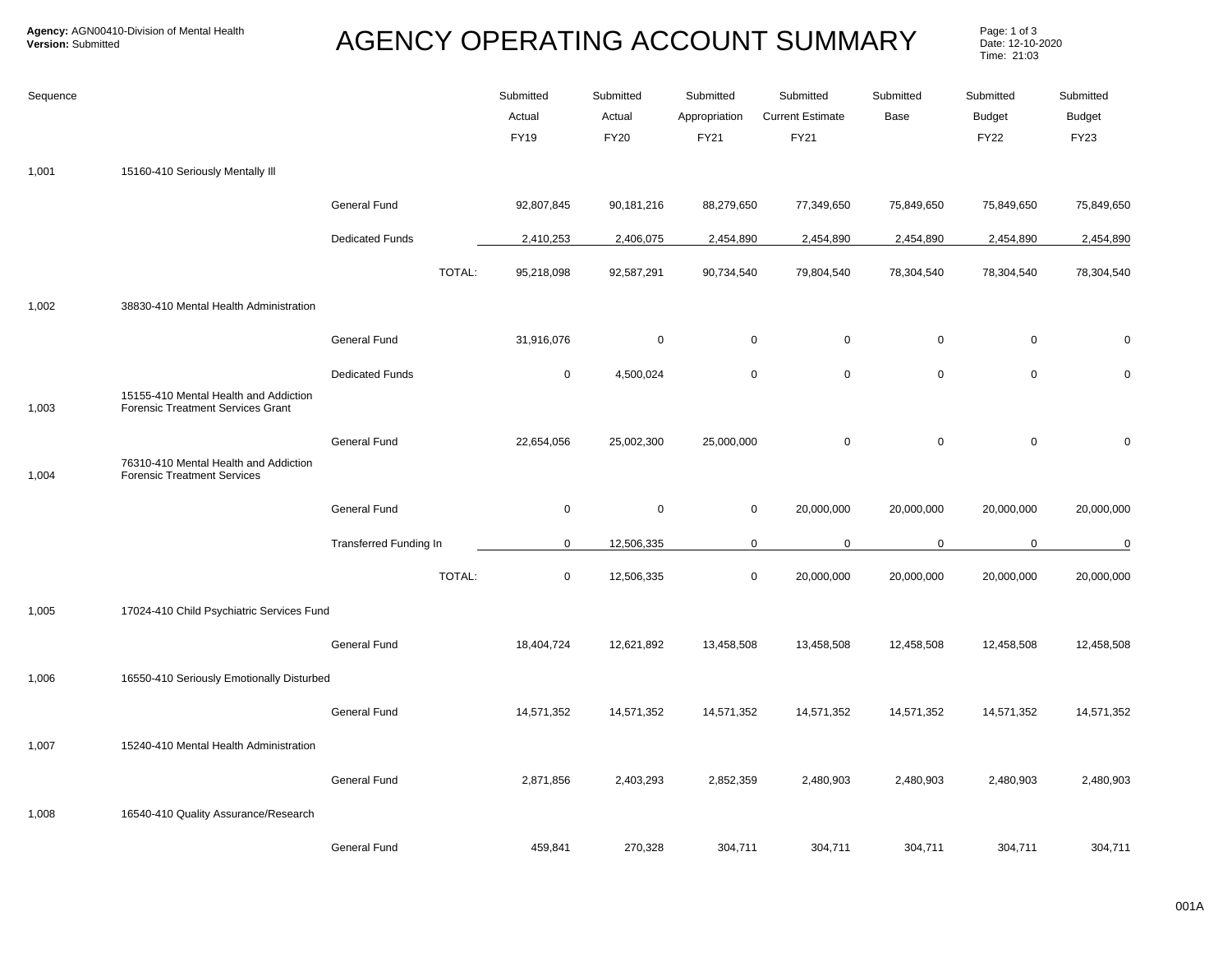**Agency:** AGN00410-Division of Mental Health

Page: 2 of 3<br>Date: 12-10-2020 Time: 21:03

| Sequence |                                                                       |                               | Submitted<br>Actual<br><b>FY19</b> | Submitted<br>Actual<br><b>FY20</b> | Submitted<br>Appropriation<br>FY21 | Submitted<br><b>Current Estimate</b><br>FY21 | Submitted<br>Base | Submitted<br><b>Budget</b><br><b>FY22</b> | Submitted<br><b>Budget</b><br><b>FY23</b> |
|----------|-----------------------------------------------------------------------|-------------------------------|------------------------------------|------------------------------------|------------------------------------|----------------------------------------------|-------------------|-------------------------------------------|-------------------------------------------|
| 1,009    | 15143-410 Child Assessment Needs<br>Survey                            |                               |                                    |                                    |                                    |                                              |                   |                                           |                                           |
|          |                                                                       | General Fund                  | 262,297                            | 212,349                            | 218,525                            | 218,525                                      | 218,525           | 218,525                                   | 218,525                                   |
| 1,010    | 16580-410 Patient Payroll                                             |                               |                                    |                                    |                                    |                                              |                   |                                           |                                           |
|          | 47140-410 Mental Health Funds Recovery                                | General Fund                  | 145,303                            | 148,533                            | 148,533                            | 148,533                                      | 148,533           | 148,533                                   | 148,533                                   |
| 1,011    | - Outreach Administration                                             |                               |                                    |                                    |                                    |                                              |                   |                                           |                                           |
| 1,012    | 30448-410 Community Mental Health<br>Centers                          | <b>Dedicated Funds</b>        | 2,088,594                          | 7,938,596                          | $\mathbf 0$                        | $\mathbf 0$                                  | 500,000           | 500,000                                   | 500,000                                   |
|          |                                                                       |                               |                                    |                                    |                                    |                                              |                   |                                           |                                           |
|          |                                                                       | <b>Dedicated Funds</b>        | 7,200,000                          | 7,200,000                          | 7,200,000                          | 7,200,000                                    | 7,200,000         | 7,200,000                                 | 7,200,000                                 |
| 1,013    | 30471-410 Substance Abuse Treatment                                   |                               |                                    |                                    |                                    |                                              |                   |                                           |                                           |
|          |                                                                       | <b>Dedicated Funds</b>        | 3,800,532                          | 5,116,005                          | 5,355,820                          | 1,257,131                                    | 1,257,131         | 1,257,131                                 | 1,257,131                                 |
| 1,014    | 47220-410 Mental Health Transformation                                |                               |                                    |                                    |                                    |                                              |                   |                                           |                                           |
|          |                                                                       | <b>Dedicated Funds</b>        | $\mathbf 0$                        | 4,903,000                          | $\mathsf 0$                        | $\mathsf 0$                                  | $\mathbf 0$       | $\mathbf 0$                               | $\mathbf 0$                               |
| 1,015    | 38620-410 Prevention                                                  |                               |                                    |                                    |                                    |                                              |                   |                                           |                                           |
|          |                                                                       | <b>Dedicated Funds</b>        | 3,052,121                          | 3,885,418                          | 2,572,675                          | 1,572,675                                    | 1,572,675         | 1,572,675                                 | 1,572,675                                 |
|          |                                                                       | <b>Transferred Funding In</b> | 2,066,872                          | 3,000,000                          | $\mathbf 0$                        | 1,500,000                                    | 1,500,000         | 1,500,000                                 | 1,500,000                                 |
|          |                                                                       | TOTAL:                        | 5,118,993                          | 6,885,418                          | 2,572,675                          | 3,072,675                                    | 3,072,675         | 3,072,675                                 | 3,072,675                                 |
| 1,016    | 38630-410 Gamblers' Assistance                                        |                               |                                    |                                    |                                    |                                              |                   |                                           |                                           |
|          |                                                                       | <b>Dedicated Funds</b>        | 3,021,674                          | 2,869,179                          | 3,047,034                          | 3,047,034                                    | 3,047,034         | 3,047,034                                 | 3,047,034                                 |
| 1,017    | 53010-410 Methadone Diversion Control<br>and Oversight (MDCO) Program |                               |                                    |                                    |                                    |                                              |                   |                                           |                                           |
|          | 30472-410 DMHA Youth Tobacco                                          | <b>Dedicated Funds</b>        | 294,954                            | 360,571                            | 363,995                            | 363,995                                      | 363,995           | 363,995                                   | 363,995                                   |

1,018 Reduction Support Program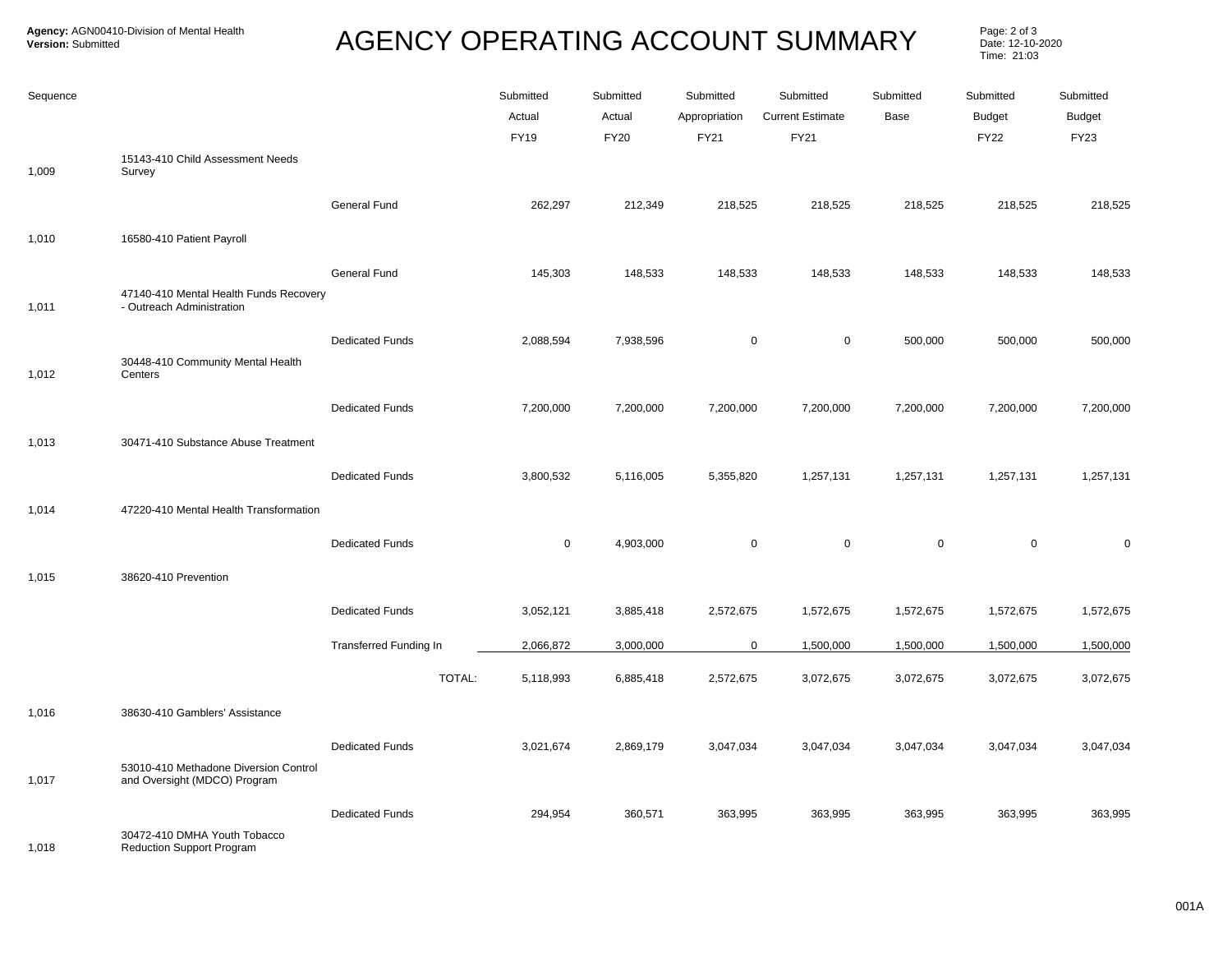| Sequence |                                    |                        |        | Submitted<br>Actual | Submitted<br>Actual | Submitted<br>Appropriation | Submitted<br><b>Current Estimate</b> | Submitted<br>Base | Submitted<br><b>Budget</b> | Submitted<br><b>Budget</b> |
|----------|------------------------------------|------------------------|--------|---------------------|---------------------|----------------------------|--------------------------------------|-------------------|----------------------------|----------------------------|
|          |                                    |                        |        | <b>FY19</b>         | <b>FY20</b>         | <b>FY21</b>                | <b>FY21</b>                          |                   | <b>FY22</b>                | <b>FY23</b>                |
|          |                                    | <b>Dedicated Funds</b> |        | 252,394             | 240,000             | 250,000                    | 250,000                              | 250,000           | 250,000                    | 250,000                    |
| 1,019    | 38820-410 Seriously Mentally III   |                        |        |                     |                     |                            |                                      |                   |                            |                            |
|          |                                    | <b>Dedicated Funds</b> |        | 84,407              | $\mathbf 0$         | $\mathbf 0$                | $\mathbf 0$                          | 0                 | $\mathbf 0$                | 0                          |
| 1,020    | 62130-410 FSSA DMHA - DHHS Fund    |                        |        |                     |                     |                            |                                      |                   |                            |                            |
|          |                                    | <b>Federal Funds</b>   |        | 75,674,875          | 80,828,061          | 51,428,790                 | 55,608,187                           | 55,608,187        | 55,608,187                 | 55,608,187                 |
| 1,021    | 62140-410 FSSA DMHA - DHS Fund     |                        |        |                     |                     |                            |                                      |                   |                            |                            |
|          |                                    | <b>Federal Funds</b>   |        | $\mathbf 0$         | $\pmb{0}$           | $\mathbf 0$                | 4,847,410                            | 4,847,410         | 4,847,410                  | 4,847,410                  |
| 1,022    | 62101-410 FSSA DMHA - DOJ Fund     |                        |        |                     |                     |                            |                                      |                   |                            |                            |
|          |                                    | <b>Federal Funds</b>   |        | 1,591,280           | 1,504,692           |                            | $\mathbf 0$<br>922,143               | 922,143           | 922,143                    | 922,143                    |
|          | AGN00410-Division of Mental Health |                        |        |                     |                     |                            |                                      |                   |                            |                            |
|          |                                    | General Fund           |        | 184,093,350         | 145,411,263         | 144,833,638                | 128,532,182                          | 126,032,182       | 126,032,182                | 126,032,182                |
|          |                                    | <b>Dedicated Funds</b> |        | 22,204,929          | 39,418,868          | 21,244,414                 | 16,145,725                           | 16,645,725        | 16,645,725                 | 16,645,725                 |
|          |                                    | <b>Federal Funds</b>   |        | 77,266,155          | 82,332,753          | 51,428,790                 | 61,377,740                           | 61,377,740        | 61,377,740                 | 61,377,740                 |
|          |                                    |                        | TOTAL: | 283,564,434         | 267, 162, 884       | 217,506,842                | 206,055,647                          | 204,055,647       | 204,055,647                | 204,055,647                |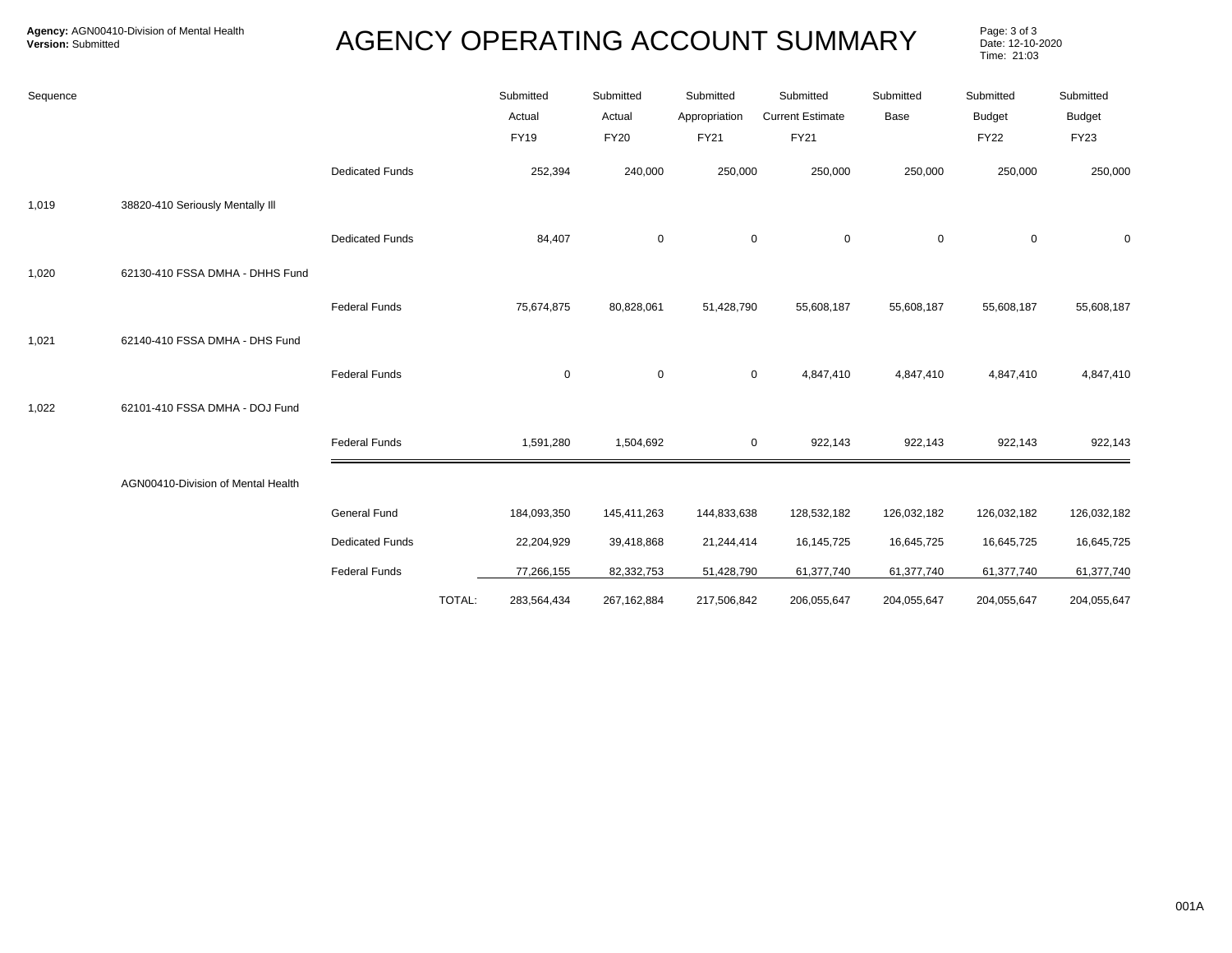| Sequence |                                                       |                        |        | Submitted<br>Actual<br>FY19 | Submitted<br>Actual<br><b>FY20</b> | Submitted<br>Appropriation<br>FY21 | Submitted<br><b>Current Estimate</b><br>FY21 | Submitted<br>Base | Submitted<br><b>Budget</b><br><b>FY22</b> | Submitted<br><b>Budget</b><br><b>FY23</b> |
|----------|-------------------------------------------------------|------------------------|--------|-----------------------------|------------------------------------|------------------------------------|----------------------------------------------|-------------------|-------------------------------------------|-------------------------------------------|
| 1,001    | 12860-415 Evansville Psychiatric<br>Children's Center |                        |        |                             |                                    |                                    |                                              |                   |                                           |                                           |
|          |                                                       | <b>General Fund</b>    |        | 1,240,503                   | 1,939,487                          | 244,922                            | 244,922                                      | 208,184           | 1,539,869                                 | 1,539,869                                 |
|          |                                                       | <b>Dedicated Funds</b> |        | 2,790,844                   | 2,209,422                          | 3,541,107                          | 3,541,107                                    | 3,541,107         | 2,209,422                                 | 2,209,422                                 |
|          |                                                       |                        | TOTAL: | 4,031,347                   | 4,148,909                          | 3,786,029                          | 3,786,029                                    | 3,749,291         | 3,749,291                                 | 3,749,291                                 |
| 1,002    | 62100-415 FSSA EPCC - DOAg Fund                       |                        |        |                             |                                    |                                    |                                              |                   |                                           |                                           |
|          |                                                       | <b>Federal Funds</b>   |        | 21,813                      | 25,107                             | 25,000                             | $\mathbf 0$                                  | $\mathbf 0$       | $\mathbf 0$                               | $\mathbf 0$                               |
|          | AGN00415-Evansville Psychiatric<br>Children's Center  |                        |        |                             |                                    |                                    |                                              |                   |                                           |                                           |
|          |                                                       | <b>General Fund</b>    |        | 1,240,503                   | 1,939,487                          | 244,922                            | 244,922                                      | 208,184           | 1,539,869                                 | 1,539,869                                 |
|          |                                                       | <b>Dedicated Funds</b> |        | 2,790,844                   | 2,209,422                          | 3,541,107                          | 3,541,107                                    | 3,541,107         | 2,209,422                                 | 2,209,422                                 |
|          |                                                       | <b>Federal Funds</b>   |        | 21,813                      | 25,107                             | 25,000                             | $\mathbf 0$                                  | $\Omega$          | 0                                         | 0                                         |
|          |                                                       |                        | TOTAL: | 4,053,160                   | 4,174,016                          | 3,811,029                          | 3,786,029                                    | 3,749,291         | 3,749,291                                 | 3,749,291                                 |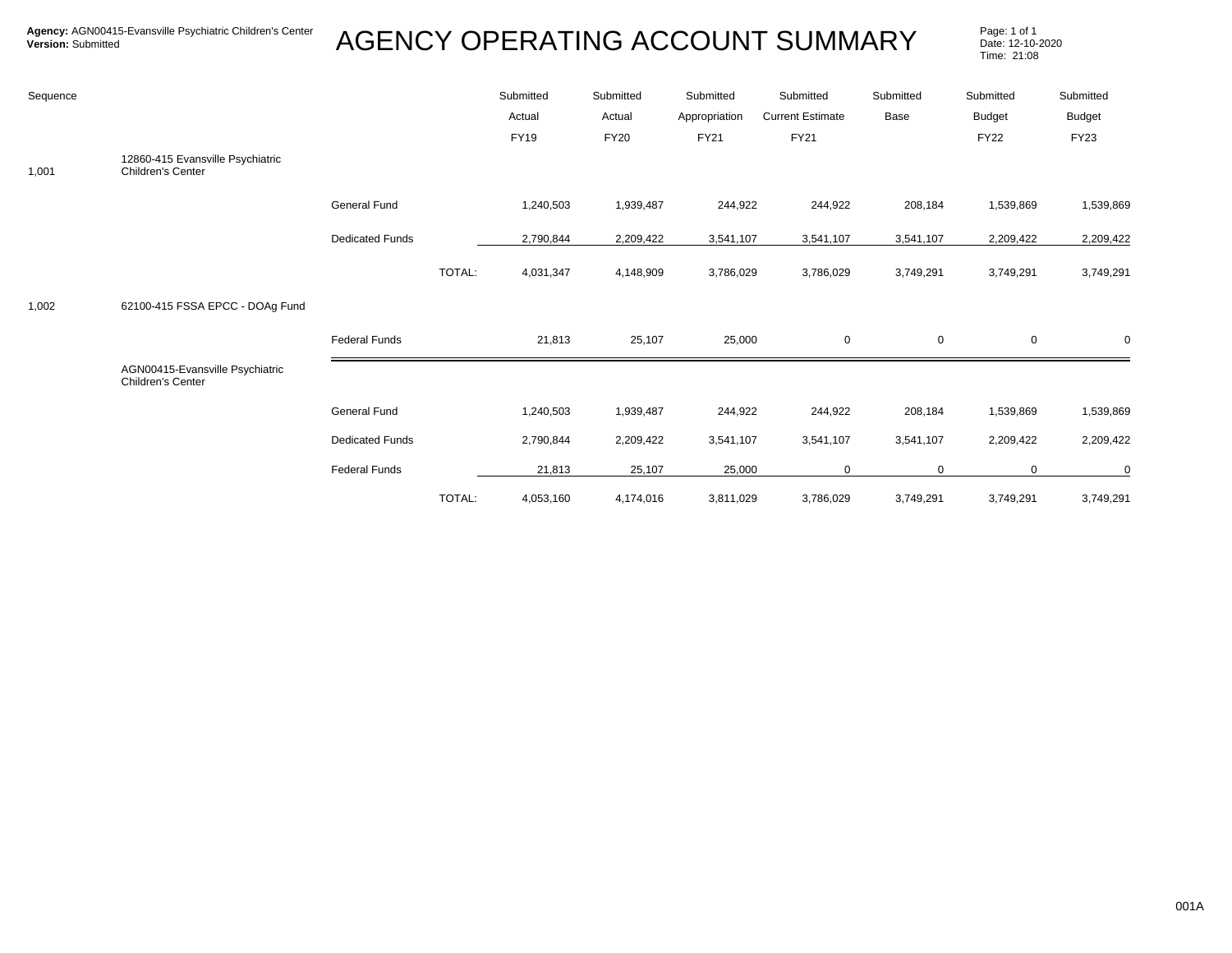| Sequence |                                     |                        |        | Submitted<br>Actual<br><b>FY19</b> | Submitted<br>Actual<br><b>FY20</b> | Submitted<br>Appropriation<br>FY21 | Submitted<br><b>Current Estimate</b><br>FY21 | Submitted<br>Base | Submitted<br><b>Budget</b><br><b>FY22</b> | Submitted<br><b>Budget</b><br><b>FY23</b> |
|----------|-------------------------------------|------------------------|--------|------------------------------------|------------------------------------|------------------------------------|----------------------------------------------|-------------------|-------------------------------------------|-------------------------------------------|
| 1,001    | 12910-425 Evansville State Hospital |                        |        |                                    |                                    |                                    |                                              |                   |                                           |                                           |
|          |                                     | <b>General Fund</b>    |        | 29,986,129                         | 25, 121, 223                       | 23,855,714                         | 23,855,714                                   | 23,433,856        | 22,896,280                                | 22,896,280                                |
|          |                                     | <b>Dedicated Funds</b> |        | 2,191,939                          | 3,802,558                          | 3,802,558                          | 3,802,558                                    | 3,802,558         | 4,340,134                                 | 4,340,134                                 |
|          |                                     |                        | TOTAL: | 32,178,068                         | 28,923,781                         | 27,658,272                         | 27,658,272                                   | 27,236,414        | 27,236,414                                | 27,236,414                                |
|          | AGN00425-Evansville State Hospital  |                        |        |                                    |                                    |                                    |                                              |                   |                                           |                                           |
|          |                                     | <b>General Fund</b>    |        | 29,986,129                         | 25, 121, 223                       | 23,855,714                         | 23,855,714                                   | 23,433,856        | 22,896,280                                | 22,896,280                                |
|          |                                     | <b>Dedicated Funds</b> |        | 2,191,939                          | 3,802,558                          | 3,802,558                          | 3,802,558                                    | 3,802,558         | 4,340,134                                 | 4,340,134                                 |
|          |                                     |                        | TOTAL: | 32,178,068                         | 28,923,781                         | 27,658,272                         | 27,658,272                                   | 27,236,414        | 27,236,414                                | 27,236,414                                |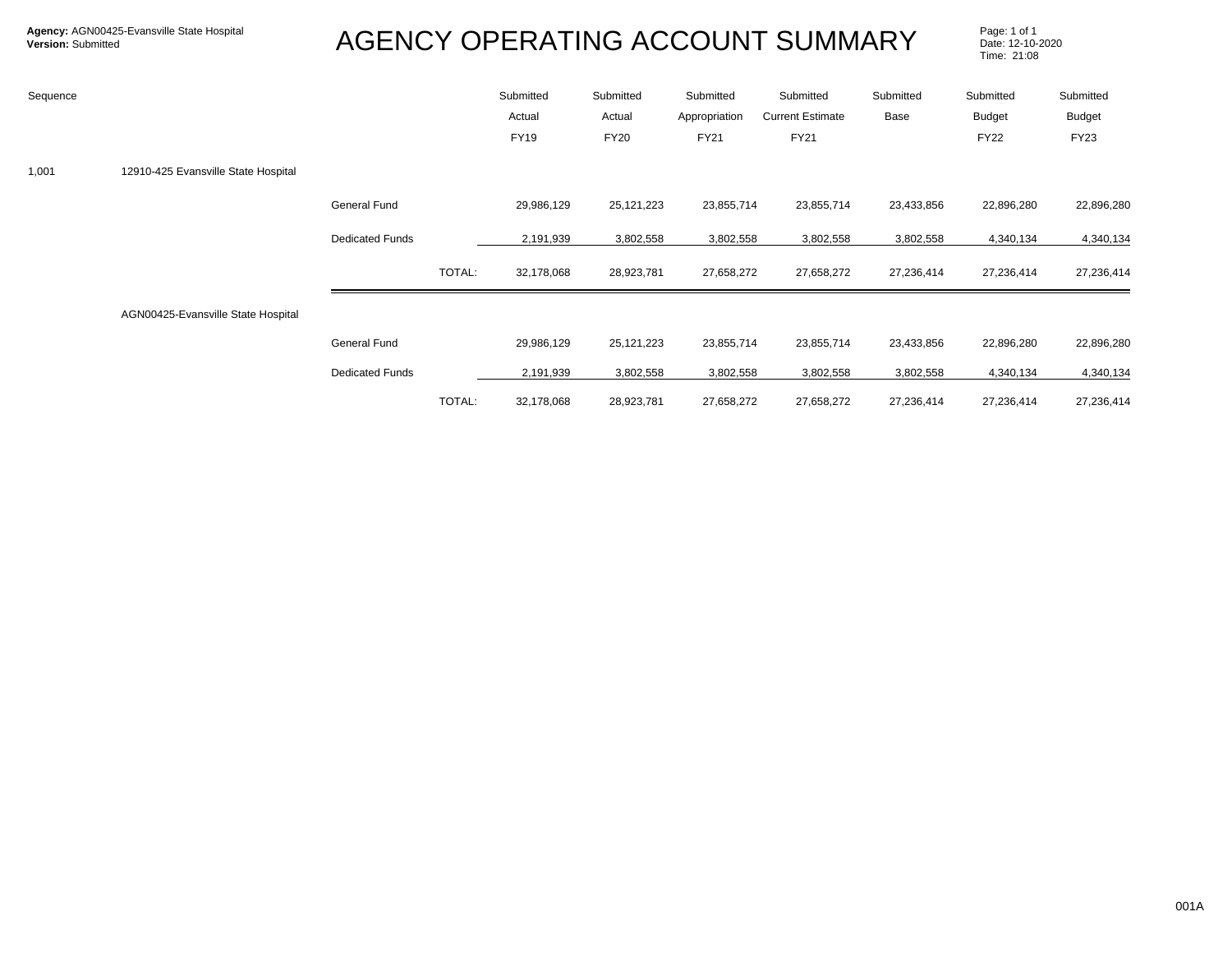| Sequence |                                  |                        |        | Submitted<br>Actual<br><b>FY19</b> | Submitted<br>Actual<br><b>FY20</b> | Submitted<br>Appropriation<br>FY21 | Submitted<br><b>Current Estimate</b><br>FY21 | Submitted<br>Base | Submitted<br><b>Budget</b><br><b>FY22</b> | Submitted<br>Budget<br><b>FY23</b> |
|----------|----------------------------------|------------------------|--------|------------------------------------|------------------------------------|------------------------------------|----------------------------------------------|-------------------|-------------------------------------------|------------------------------------|
| 1,001    | 12920-430 Madison State Hospital |                        |        |                                    |                                    |                                    |                                              |                   |                                           |                                    |
|          |                                  | <b>General Fund</b>    |        | 28,309,817                         | 24,898,779                         | 24,276,673                         | 24,276,673                                   | 24,033,293        | 25,147,845                                | 25,147,845                         |
|          |                                  | <b>Dedicated Funds</b> |        | 3,237,031                          | 2,796,667                          | 3,911,219                          | 3,911,219                                    | 3,911,219         | 2,796,667                                 | 2,796,667                          |
|          |                                  |                        | TOTAL: | 31,546,848                         | 27,695,446                         | 28,187,892                         | 28,187,892                                   | 27,944,512        | 27,944,512                                | 27,944,512                         |
|          | AGN00430-Madison State Hospital  |                        |        |                                    |                                    |                                    |                                              |                   |                                           |                                    |
|          |                                  | <b>General Fund</b>    |        | 28,309,817                         | 24,898,779                         | 24,276,673                         | 24,276,673                                   | 24,033,293        | 25,147,845                                | 25,147,845                         |
|          |                                  | <b>Dedicated Funds</b> |        | 3,237,031                          | 2,796,667                          | 3,911,219                          | 3,911,219                                    | 3,911,219         | 2,796,667                                 | 2,796,667                          |
|          |                                  |                        | TOTAL: | 31,546,848                         | 27,695,446                         | 28,187,892                         | 28,187,892                                   | 27,944,512        | 27,944,512                                | 27,944,512                         |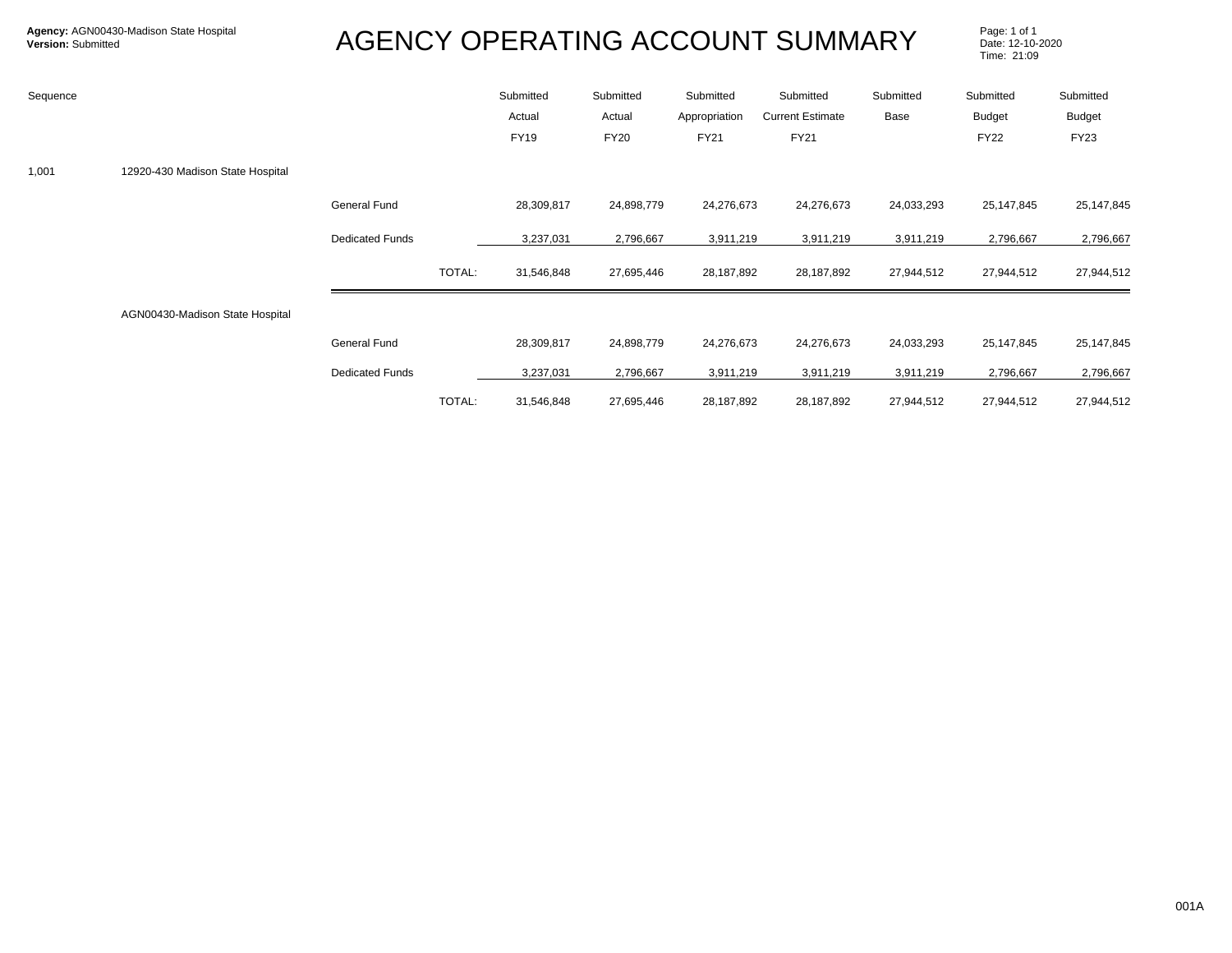| Sequence |                                     |                        |        | Submitted<br>Actual<br><b>FY19</b> | Submitted<br>Actual<br><b>FY20</b> | Submitted<br>Appropriation<br>FY21 | Submitted<br><b>Current Estimate</b><br>FY21 | Submitted<br>Base | Submitted<br>Budget<br><b>FY22</b> | Submitted<br>Budget<br><b>FY23</b> |
|----------|-------------------------------------|------------------------|--------|------------------------------------|------------------------------------|------------------------------------|----------------------------------------------|-------------------|------------------------------------|------------------------------------|
| 1,001    | 12940-435 Logansport State Hospital |                        |        |                                    |                                    |                                    |                                              |                   |                                    |                                    |
|          |                                     | <b>General Fund</b>    |        | 36,297,489                         | 32,797,225                         | 31,153,827                         | 31,153,827                                   | 30,877,997        | 31,201,089                         | 31,201,089                         |
|          |                                     | <b>Dedicated Funds</b> |        | 3,398,837                          | 1,410,464                          | 1,733,556                          | 1,733,556                                    | 1,733,556         | 1,410,464                          | 1,410,464                          |
|          |                                     |                        | TOTAL: | 39,696,326                         | 34,207,689                         | 32,887,383                         | 32,887,383                                   | 32,611,553        | 32,611,553                         | 32,611,553                         |
|          | AGN00435-Logansport State Hospital  |                        |        |                                    |                                    |                                    |                                              |                   |                                    |                                    |
|          |                                     | <b>General Fund</b>    |        | 36,297,489                         | 32,797,225                         | 31,153,827                         | 31,153,827                                   | 30,877,997        | 31,201,089                         | 31,201,089                         |
|          |                                     | <b>Dedicated Funds</b> |        | 3,398,837                          | 1,410,464                          | 1,733,556                          | 1,733,556                                    | 1,733,556         | 1,410,464                          | 1,410,464                          |
|          |                                     |                        | TOTAL: | 39,696,326                         | 34,207,689                         | 32,887,383                         | 32,887,383                                   | 32,611,553        | 32,611,553                         | 32,611,553                         |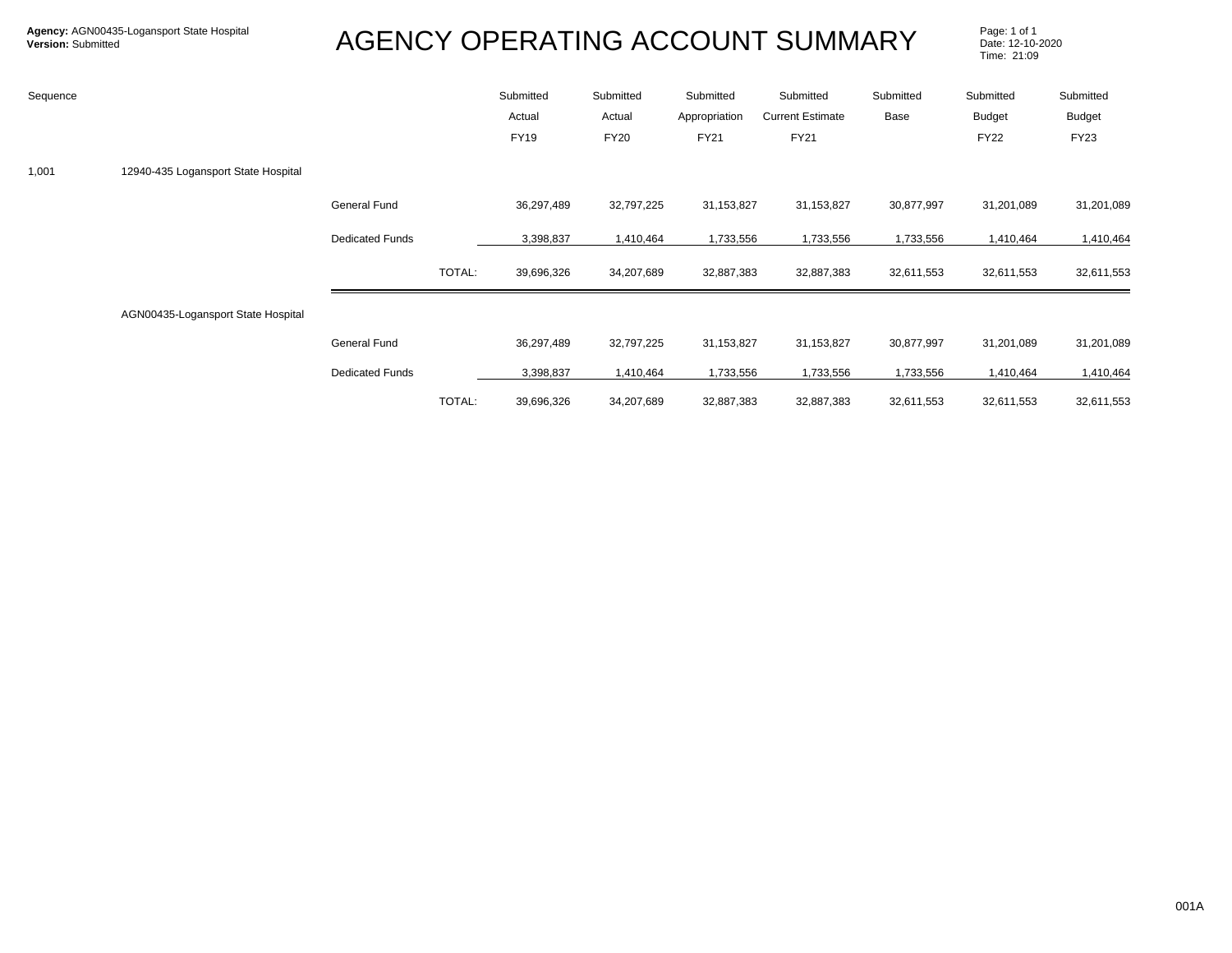| Sequence |                                   |                        |        | Submitted<br>Actual<br><b>FY19</b> | Submitted<br>Actual<br><b>FY20</b> | Submitted<br>Appropriation<br>FY21 | Submitted<br><b>Current Estimate</b><br>FY21 | Submitted<br>Base | Submitted<br><b>Budget</b><br><b>FY22</b> | Submitted<br>Budget<br><b>FY23</b> |
|----------|-----------------------------------|------------------------|--------|------------------------------------|------------------------------------|------------------------------------|----------------------------------------------|-------------------|-------------------------------------------|------------------------------------|
| 1,001    | 12960-440 Richmond State Hospital |                        |        |                                    |                                    |                                    |                                              |                   |                                           |                                    |
|          |                                   | General Fund           |        | 35,309,236                         | 32,641,560                         | 32,559,363                         | 32,559,363                                   | 32,348,434        | 32,969,553                                | 32,969,553                         |
|          |                                   | <b>Dedicated Funds</b> |        | 3,591,523                          | 2,062,201                          | 2,683,320                          | 2,683,320                                    | 2,683,320         | 2,062,201                                 | 2,062,201                          |
|          |                                   |                        | TOTAL: | 38,900,759                         | 34,703,761                         | 35,242,683                         | 35,242,683                                   | 35,031,754        | 35,031,754                                | 35,031,754                         |
|          | AGN00440-Richmond State Hospital  |                        |        |                                    |                                    |                                    |                                              |                   |                                           |                                    |
|          |                                   | General Fund           |        | 35,309,236                         | 32,641,560                         | 32,559,363                         | 32,559,363                                   | 32,348,434        | 32,969,553                                | 32,969,553                         |
|          |                                   | <b>Dedicated Funds</b> |        | 3,591,523                          | 2,062,201                          | 2,683,320                          | 2,683,320                                    | 2,683,320         | 2,062,201                                 | 2,062,201                          |
|          |                                   |                        | TOTAL: | 38,900,759                         | 34,703,761                         | 35,242,683                         | 35,242,683                                   | 35,031,754        | 35,031,754                                | 35,031,754                         |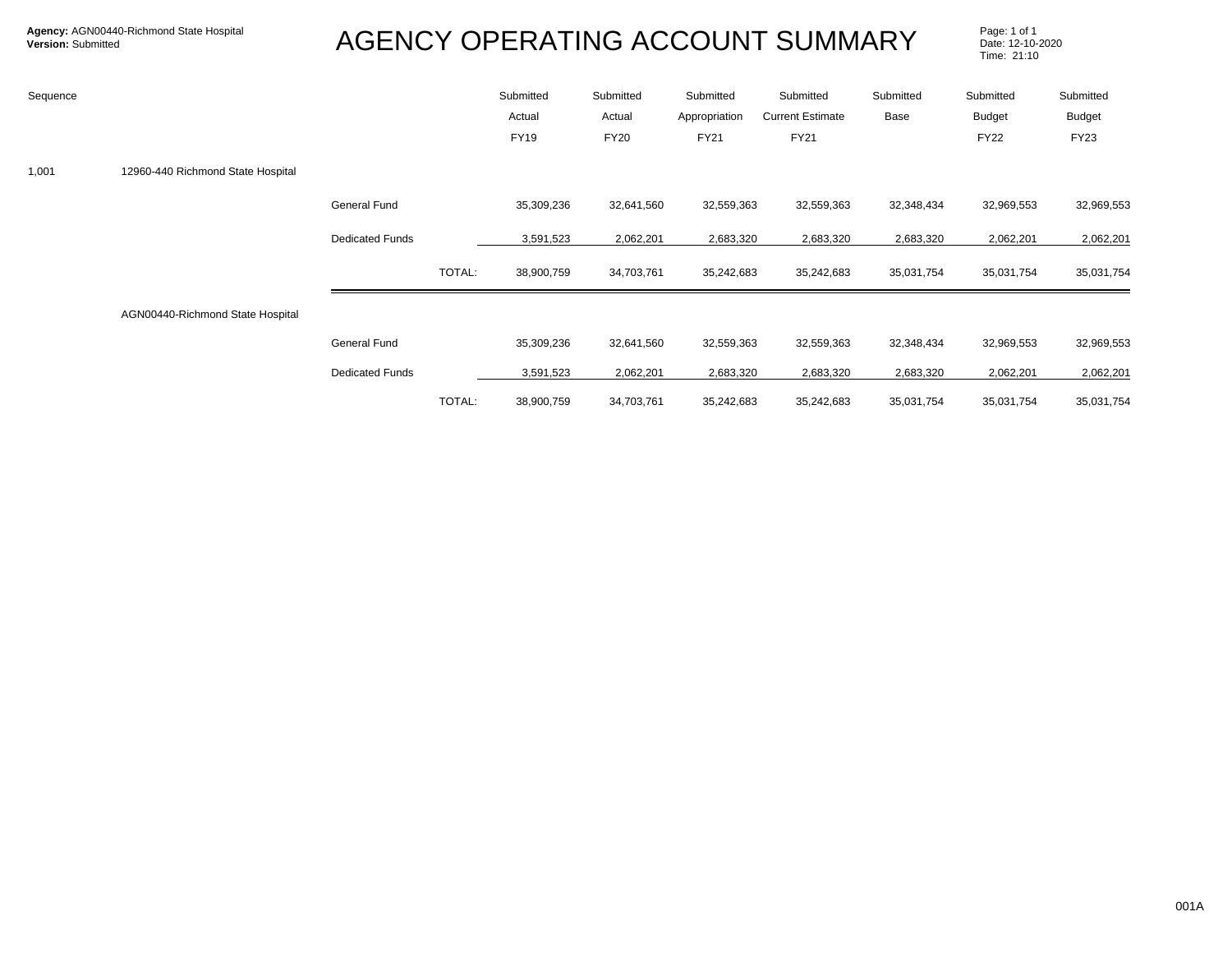| Sequence |                                          |                        |        | Submitted<br>Actual<br>FY19 | Submitted<br>Actual<br><b>FY20</b> | Submitted<br>Appropriation<br>FY21 | Submitted<br><b>Current Estimate</b><br><b>FY21</b> | Submitted<br>Base | Submitted<br><b>Budget</b><br><b>FY22</b> | Submitted<br><b>Budget</b><br><b>FY23</b> |
|----------|------------------------------------------|------------------------|--------|-----------------------------|------------------------------------|------------------------------------|-----------------------------------------------------|-------------------|-------------------------------------------|-------------------------------------------|
| 1,001    | 12990-450 Larue Carter Memorial Hospital |                        |        |                             |                                    |                                    |                                                     |                   |                                           |                                           |
|          |                                          | General Fund           |        | 14,286,981                  | 1,273,748                          | 414,749                            | 414,749                                             | 414,749           | 414,749                                   | 414,749                                   |
|          |                                          | <b>Dedicated Funds</b> |        | 8,261,855                   | $\Omega$                           |                                    | $\mathbf 0$<br>0                                    | $\mathbf 0$       | 0                                         | $\mathbf 0$                               |
|          |                                          |                        | TOTAL: | 22,548,836                  | 1,273,748                          | 414,749                            | 414,749                                             | 414,749           | 414,749                                   | 414,749                                   |
| 1,002    | 62100-450 FSSA LCMH - DOAg Fund          |                        |        |                             |                                    |                                    |                                                     |                   |                                           |                                           |
|          |                                          | <b>Federal Funds</b>   |        | 21,304                      | $\overline{0}$                     |                                    | $\mathsf 0$<br>$\mathbf 0$                          | $\mathsf 0$       | 0                                         | $\mathbf 0$                               |
|          | AGN00450-Larue Carter Memorial Hospital  |                        |        |                             |                                    |                                    |                                                     |                   |                                           |                                           |
|          |                                          | <b>General Fund</b>    |        | 14,286,981                  | 1,273,748                          | 414,749                            | 414,749                                             | 414,749           | 414,749                                   | 414,749                                   |
|          |                                          | <b>Dedicated Funds</b> |        | 8,261,855                   | $\mathbf 0$                        |                                    | 0<br>$\mathbf 0$                                    | $\mathbf 0$       | 0                                         | $\mathbf 0$                               |
|          |                                          | <b>Federal Funds</b>   |        | 21,304                      | $\mathbf 0$                        |                                    | $\mathbf 0$<br>$\mathbf 0$                          | 0                 | 0                                         | $\mathbf 0$                               |
|          |                                          |                        | TOTAL: | 22,570,140                  | 1,273,748                          | 414,749                            | 414,749                                             | 414,749           | 414,749                                   | 414,749                                   |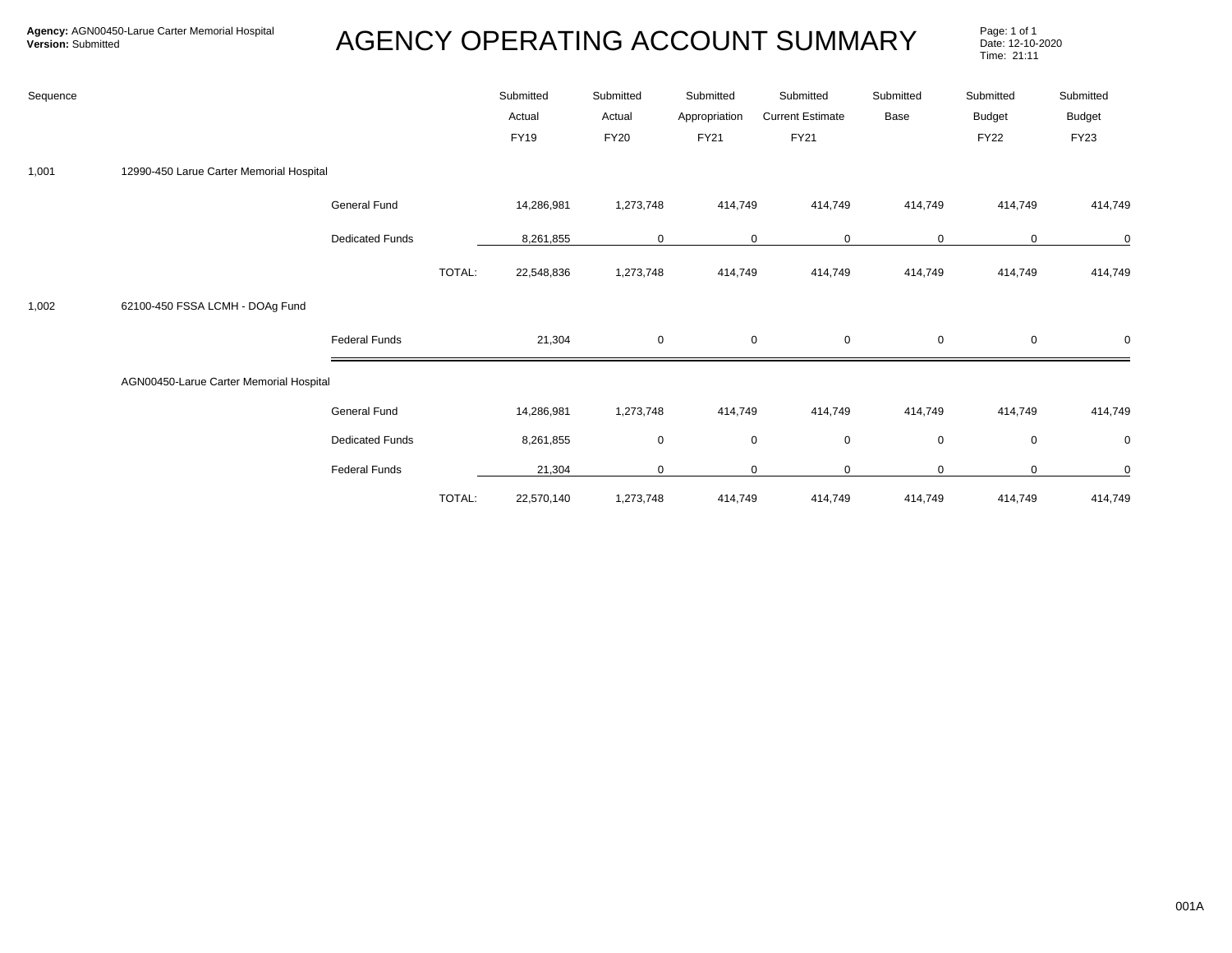| Sequence |                                      |                        |        | Submitted<br>Actual<br><b>FY19</b> | Submitted<br>Actual<br><b>FY20</b> | Submitted<br>Appropriation<br><b>FY21</b> | Submitted<br><b>Current Estimate</b><br><b>FY21</b> | Submitted<br>Base | Submitted<br>Budget<br><b>FY22</b> | Submitted<br>Budget<br><b>FY23</b> |
|----------|--------------------------------------|------------------------|--------|------------------------------------|------------------------------------|-------------------------------------------|-----------------------------------------------------|-------------------|------------------------------------|------------------------------------|
| 1,001    | 17005-451 Neuro Diagnostic Institute |                        |        |                                    |                                    |                                           |                                                     |                   |                                    |                                    |
|          |                                      | General Fund           |        | 3,922,622                          | 24,355,266                         | 20,343,059                                | 20,343,060                                          | 19,531,794        | 30,618,869                         | 30,001,556                         |
|          |                                      | <b>Dedicated Funds</b> |        | 0                                  | 4,591,389                          | 15,758,200                                | 15,758,199                                          | 15,758,200        | 4,671,125                          | 5,288,438                          |
|          |                                      |                        | TOTAL: | 3,922,622                          | 28,946,655                         | 36,101,259                                | 36,101,259                                          | 35,289,994        | 35,289,994                         | 35,289,994                         |
|          | AGN00451-Neuro Diagnostic Institute  |                        |        |                                    |                                    |                                           |                                                     |                   |                                    |                                    |
|          |                                      | <b>General Fund</b>    |        | 3,922,622                          | 24,355,266                         | 20,343,059                                | 20,343,060                                          | 19,531,794        | 30,618,869                         | 30,001,556                         |
|          |                                      | <b>Dedicated Funds</b> |        | 0                                  | 4,591,389                          | 15,758,200                                | 15,758,199                                          | 15,758,200        | 4,671,125                          | 5,288,438                          |
|          |                                      | <b>Federal Funds</b>   |        | 0                                  | 0                                  | 72,846                                    | $\mathbf 0$                                         | 0                 | 0                                  | 0                                  |
|          |                                      |                        | TOTAL: | 3,922,622                          | 28,946,655                         | 36,174,105                                | 36,101,259                                          | 35,289,994        | 35,289,994                         | 35,289,994                         |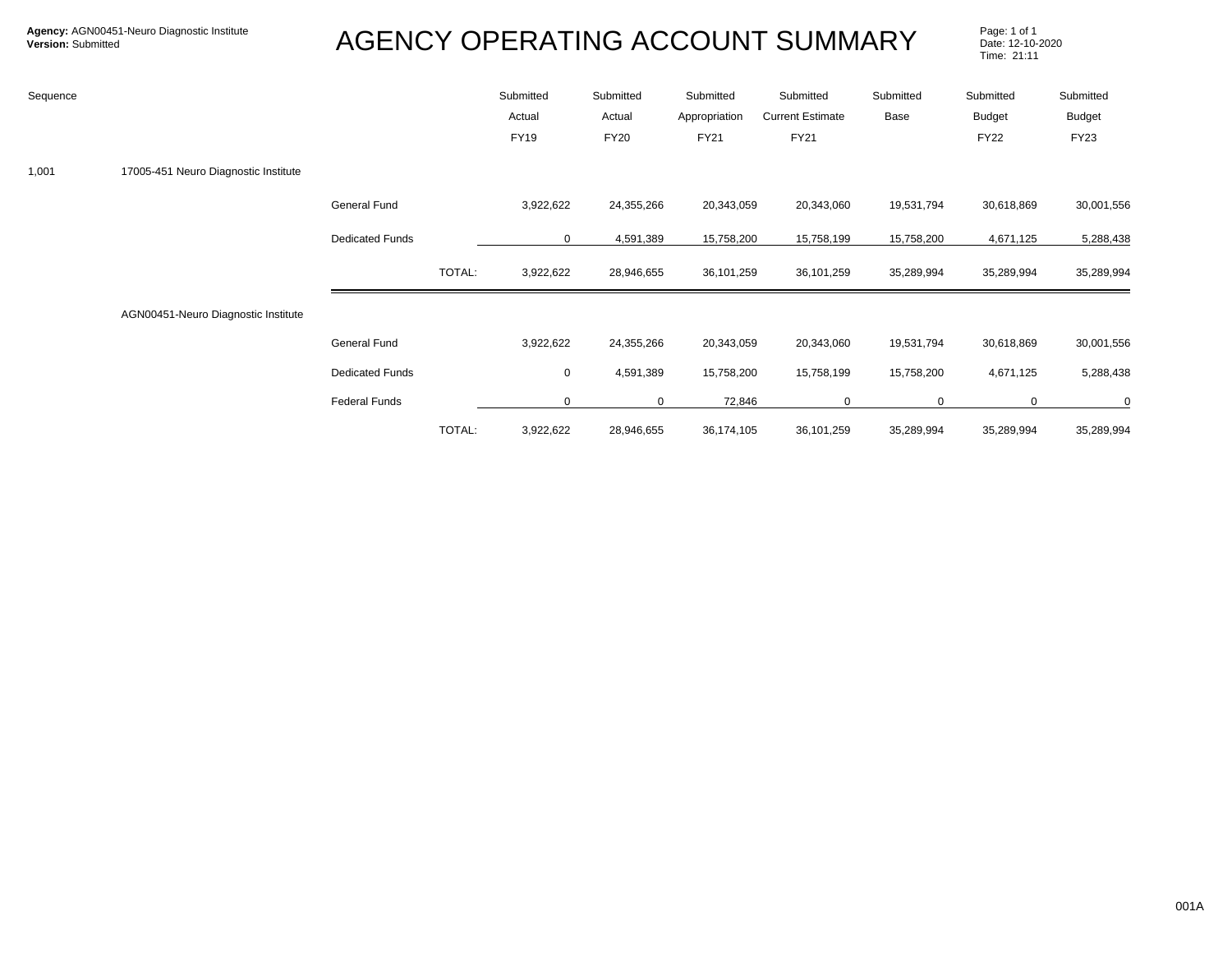Page: 1 of 3<br>Date: 12-10-2020 Time: 21:23

| Sequence |                                                                                |                        |        | Submitted<br>Actual<br><b>FY19</b> | Submitted<br>Actual<br><b>FY20</b> | Submitted<br>Appropriation<br>FY21 | Submitted<br><b>Current Estimate</b><br>FY21 | Submitted<br>Base | Submitted<br><b>Budget</b><br><b>FY22</b> | Submitted<br><b>Budget</b><br><b>FY23</b> |
|----------|--------------------------------------------------------------------------------|------------------------|--------|------------------------------------|------------------------------------|------------------------------------|----------------------------------------------|-------------------|-------------------------------------------|-------------------------------------------|
| 1,001    | 11770-497 BDDS - Residential Services                                          |                        |        |                                    |                                    |                                    |                                              |                   |                                           |                                           |
|          |                                                                                | General Fund           |        | 83,567,596                         | $\mathbf 0$                        | $\mathbf 0$                        | $\mathbf 0$                                  | $\mathbf 0$       | 0                                         | $\mathbf 0$                               |
|          |                                                                                | <b>Dedicated Funds</b> |        | 11,027,819                         | $\mathbf 0$                        |                                    | $\mathsf{O}$<br>$\mathbf 0$                  | $\mathbf 0$       | 0                                         | $\mathbf 0$                               |
|          |                                                                                |                        | TOTAL: | 94,595,415                         | $\mathbf 0$                        | $\pmb{0}$                          | $\pmb{0}$                                    | $\mathbf 0$       | $\mathsf{O}\xspace$                       | $\mathbf 0$                               |
| 1,002    | 13100-497 First Steps                                                          |                        |        |                                    |                                    |                                    |                                              |                   |                                           |                                           |
| 1,003    | 14950-497 Vocational Rehabilitation -<br>State Appropriation                   | <b>General Fund</b>    |        | 10,569,715                         | 17,999,438                         | 18,000,000                         | 17,625,780                                   | 16,336,538        | 16,336,538                                | 16,336,538                                |
|          |                                                                                | General Fund           |        | 15,998,926                         | 16,295,580                         | 16,093,405                         | 13,732,553                                   | 13,732,553        | 13,732,553                                | 13,732,553                                |
| 1,004    | 11210-497 Bureau of Developmental<br>Disabilities Services - Operating         |                        |        |                                    |                                    |                                    |                                              |                   |                                           |                                           |
|          |                                                                                | General Fund           |        | 6,507,377                          | 5,850,321                          | 5,899,193                          | 4,945,448                                    | 4,945,448         | 4,945,448                                 | 4,945,448                                 |
| 1,005    | 15104-497 Quality Improvement Services                                         |                        |        |                                    |                                    |                                    |                                              |                   |                                           |                                           |
|          |                                                                                | General Fund           |        | 2,423,772                          | 1,461,815                          | 1,073,574                          | 1,063,857                                    | 1,063,857         | 1,063,857                                 | 1,063,857                                 |
| 1,006    | 15780-497 Independent Living                                                   |                        |        |                                    |                                    |                                    |                                              |                   |                                           |                                           |
| 1,007    | 12850-497 BDDS - Diagnosis and<br>Evaluation                                   | General Fund           |        | 46,927                             | 871,926                            | 871,926                            | 735,865                                      | 624,694           | 624,694                                   | 624,694                                   |
|          |                                                                                | General Fund           |        | 302,327                            | 380,327                            | 400,034                            | 20,000                                       | 20,000            | 20,000                                    | 20,000                                    |
| 1,008    | 14650-497 Division of Disability and<br>Rehabilitative Services Administration |                        |        |                                    |                                    |                                    |                                              |                   |                                           |                                           |
|          | 16280-497 BRS - Deaf and Hard of                                               | <b>General Fund</b>    |        | 292,135                            | 205,095                            | 76,948                             | 61,775                                       | 61,775            | 61,775                                    | 61,775                                    |
| 1,009    | <b>Hearing Services</b>                                                        |                        |        |                                    |                                    |                                    |                                              |                   |                                           |                                           |
|          |                                                                                | General Fund           |        | 241,147                            | 232,378                            | 236,402                            | 236,402                                      | 236,402           | 236,402                                   | 236,402                                   |

1,010 15200-497 Future Choices, Inc.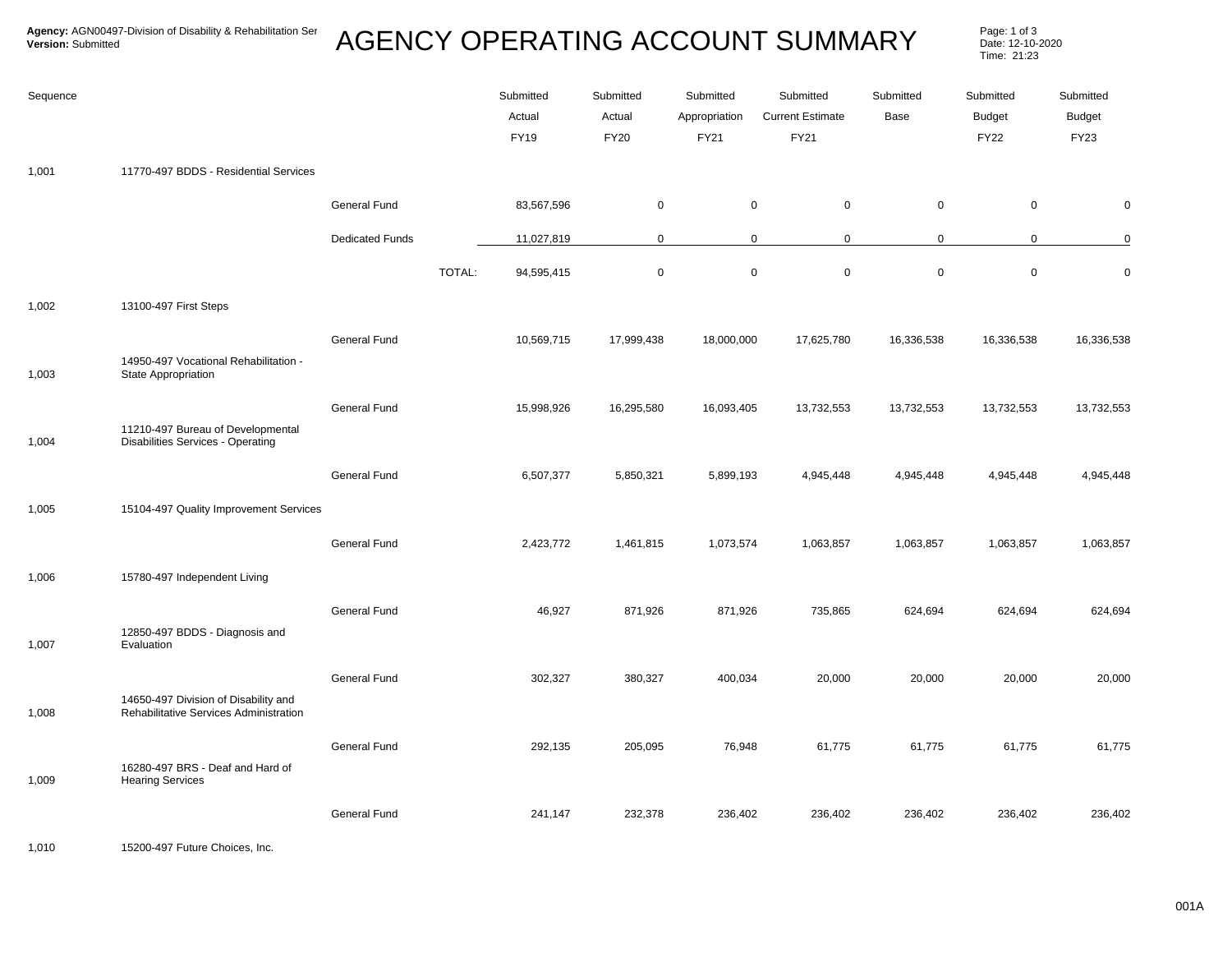## AGENCY OPERATING ACCOUNT SUMMARY Page: 2 of 3

Date: 12-10-2020 Time: 21:23

| Sequence |                                                                                     |                        | Submitted<br>Actual<br><b>FY19</b> | Submitted<br>Actual<br><b>FY20</b> | Submitted<br>Appropriation<br>FY21 | Submitted<br><b>Current Estimate</b><br>FY21 | Submitted<br>Base | Submitted<br><b>Budget</b><br><b>FY22</b> | Submitted<br><b>Budget</b><br><b>FY23</b> |
|----------|-------------------------------------------------------------------------------------|------------------------|------------------------------------|------------------------------------|------------------------------------|----------------------------------------------|-------------------|-------------------------------------------|-------------------------------------------|
| 1,010    | 15210-497 The Wabash Independent<br>Living and Learning Center, Inc.                | General Fund           | 158,113                            | $\pmb{0}$                          | $\mathbf 0$                        | $\mathbf 0$                                  | $\mathsf 0$       | $\mathbf 0$                               | $\pmb{0}$                                 |
|          | 15220-497 Independent Living Center of                                              | General Fund           | 158,113                            | $\mathbf 0$                        | $\mathbf 0$                        | $\mathsf 0$                                  | $\mathsf 0$       | $\mathbf 0$                               | $\mathbf 0$                               |
| 1,010    | Eastern Indiana                                                                     | General Fund           | 158,113                            | $\mathbf 0$                        | $\mathbf 0$                        | 0                                            | 0                 | $\mathbf 0$                               | $\pmb{0}$                                 |
| 1,013    | 16290-497 Blind Vending - State<br>Appropriation                                    |                        |                                    |                                    |                                    |                                              |                   |                                           |                                           |
| 1,014    | 14440-497 accessABILITY Center for<br>Independent Living                            | General Fund           | 129,905                            | 128,590                            | 128,590                            | 64,295                                       | 64,295            | 64,295                                    | 64,295                                    |
| 1,014    | 14450-497 Southern Indiana Center for<br>Independent Living                         | General Fund           | 87,665                             | $\mathbf 0$                        | $\mathbf 0$                        | 0                                            | $\mathbf 0$       | $\mathbf 0$                               | $\pmb{0}$                                 |
|          |                                                                                     | General Fund           | 87,665                             | $\mathbf 0$                        | $\mathbf 0$                        | $\mathbf 0$                                  | $\pmb{0}$         | $\mathsf 0$                               | $\mathbf 0$                               |
| 1,014    | 15130-497 ATTIC, Incorporated                                                       | General Fund           | 87,665                             | $\mathbf 0$                        | $\mathbf 0$                        | $\mathbf 0$                                  | $\pmb{0}$         | $\mathbf 0$                               | $\pmb{0}$                                 |
| 1,014    | 15190-497 League for the Blind and<br>Disabled                                      |                        |                                    |                                    |                                    |                                              |                   |                                           |                                           |
| 1,018    | 12840-497 BDDS - Day Services                                                       | General Fund           | 87,665                             | $\mathbf 0$                        | $\mathsf 0$                        | $\mathbf 0$                                  | $\pmb{0}$         | $\mathbf 0$                               | $\pmb{0}$                                 |
|          |                                                                                     | General Fund           | $\mathbf 0$                        | $-166$                             | $\mathbf 0$                        | $\mathbf 0$                                  | $\pmb{0}$         | $\mathbf 0$                               | $\pmb{0}$                                 |
| 1,019    | 30475-497 BDDS - Day Services                                                       |                        |                                    |                                    |                                    |                                              |                   |                                           |                                           |
| 1,020    | 47200-497 BRS - Program Income Social<br>Security Administration/Vocational Rehabil | <b>Dedicated Funds</b> | 2,560,732                          | 2,608,969                          | 3,418,884                          | 2,818,884                                    | 2,396,051         | 2,396,051                                 | 2,396,051                                 |
|          |                                                                                     | <b>Dedicated Funds</b> | 644,682                            | 221,900                            | 919,913                            | 275,622                                      | 275,622           | 275,622                                   | 275,622                                   |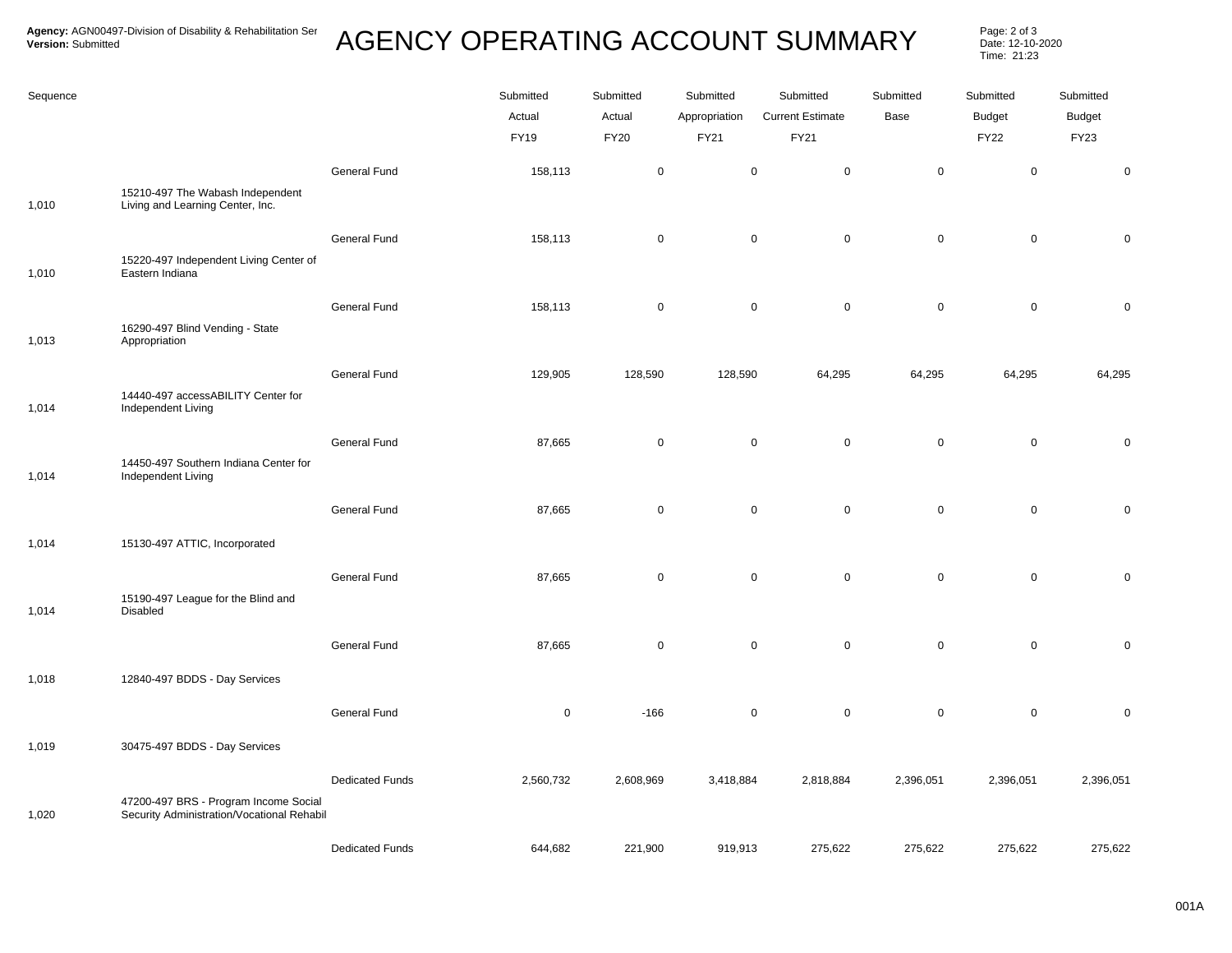| Sequence |                                                                     |                               | Submitted<br>Actual<br><b>FY19</b> | Submitted<br>Actual<br><b>FY20</b> | Submitted<br>Appropriation<br><b>FY21</b> | Submitted<br><b>Current Estimate</b><br><b>FY21</b> | Submitted<br>Base | Submitted<br><b>Budget</b><br><b>FY22</b> | Submitted<br>Budget<br><b>FY23</b> |
|----------|---------------------------------------------------------------------|-------------------------------|------------------------------------|------------------------------------|-------------------------------------------|-----------------------------------------------------|-------------------|-------------------------------------------|------------------------------------|
| 1,021    | 46860-497 State Blind Vending Retirement<br>Trust/Plan              |                               |                                    |                                    |                                           |                                                     |                   |                                           |                                    |
|          |                                                                     | <b>Dedicated Funds</b>        | 138,450                            | 120,000                            | 138,450                                   | 300,000                                             | 300,000           | 300,000                                   | 300,000                            |
| 1,022    | 30476-497 BDDS - Caregiver Support                                  |                               |                                    |                                    |                                           |                                                     |                   |                                           |                                    |
|          |                                                                     | <b>Dedicated Funds</b>        | 246,602                            | 54,990                             | 250,000                                   | $\mathbf 0$                                         | $\mathbf 0$       | $\mathbf 0$                               | 0                                  |
| 1,023    | 62110-497 FSSA DDRS - DOEd Fund                                     |                               |                                    |                                    |                                           |                                                     |                   |                                           |                                    |
|          |                                                                     | <b>Federal Funds</b>          | 70,450,976                         | 67,666,158                         | 75,931,357                                | 60,734,161                                          | 60,734,161        | 60,734,161                                | 60,734,161                         |
|          |                                                                     | <b>Transferred Funding In</b> | 15,996,314                         | 16,221,995                         | 16,360,445                                | 13,796,848                                          | 13,796,848        | 13,796,848                                | 13,796,848                         |
|          |                                                                     | TOTAL:                        | 86,447,290                         | 83,888,153                         | 92,291,802                                | 74,531,009                                          | 74,531,009        | 74,531,009                                | 74,531,009                         |
| 1,024    | 62130-497 FSSA DDRS - DHHS Fund                                     |                               |                                    |                                    |                                           |                                                     |                   |                                           |                                    |
|          |                                                                     | <b>Federal Funds</b>          | 5,305,954                          | 1,966,705                          | 4,280,000                                 | 5,074,529                                           | 5,074,529         | 5,074,529                                 | 5,074,529                          |
|          |                                                                     | <b>Transferred Funding In</b> | 40,565                             | 39,990                             | 46,927                                    | 39,990                                              | 39,990            | 39,990                                    | 39,990                             |
|          |                                                                     | TOTAL:                        | 5,346,519                          | 2,006,695                          | 4,326,927                                 | 5,114,519                                           | 5,114,519         | 5,114,519                                 | 5,114,519                          |
|          | AGN00497-Division of Disability &<br><b>Rehabilitation Services</b> |                               |                                    |                                    |                                           |                                                     |                   |                                           |                                    |
|          |                                                                     | General Fund                  | 120,904,826                        | 43,425,304                         | 42,780,072                                | 38,485,975                                          | 37,085,562        | 37,085,562                                | 37,085,562                         |
|          |                                                                     | <b>Dedicated Funds</b>        | 14,618,285                         | 3,005,859                          | 4,727,247                                 | 3,394,506                                           | 2,971,673         | 2,971,673                                 | 2,971,673                          |
|          |                                                                     | <b>Federal Funds</b>          | 75,756,930                         | 69,632,863                         | 80,211,357                                | 65,808,690                                          | 65,808,690        | 65,808,690                                | 65,808,690                         |
|          |                                                                     | TOTAL:                        | 211,280,041                        | 116,064,026                        | 127,718,676                               | 107,689,171                                         | 105,865,925       | 105,865,925                               | 105,865,925                        |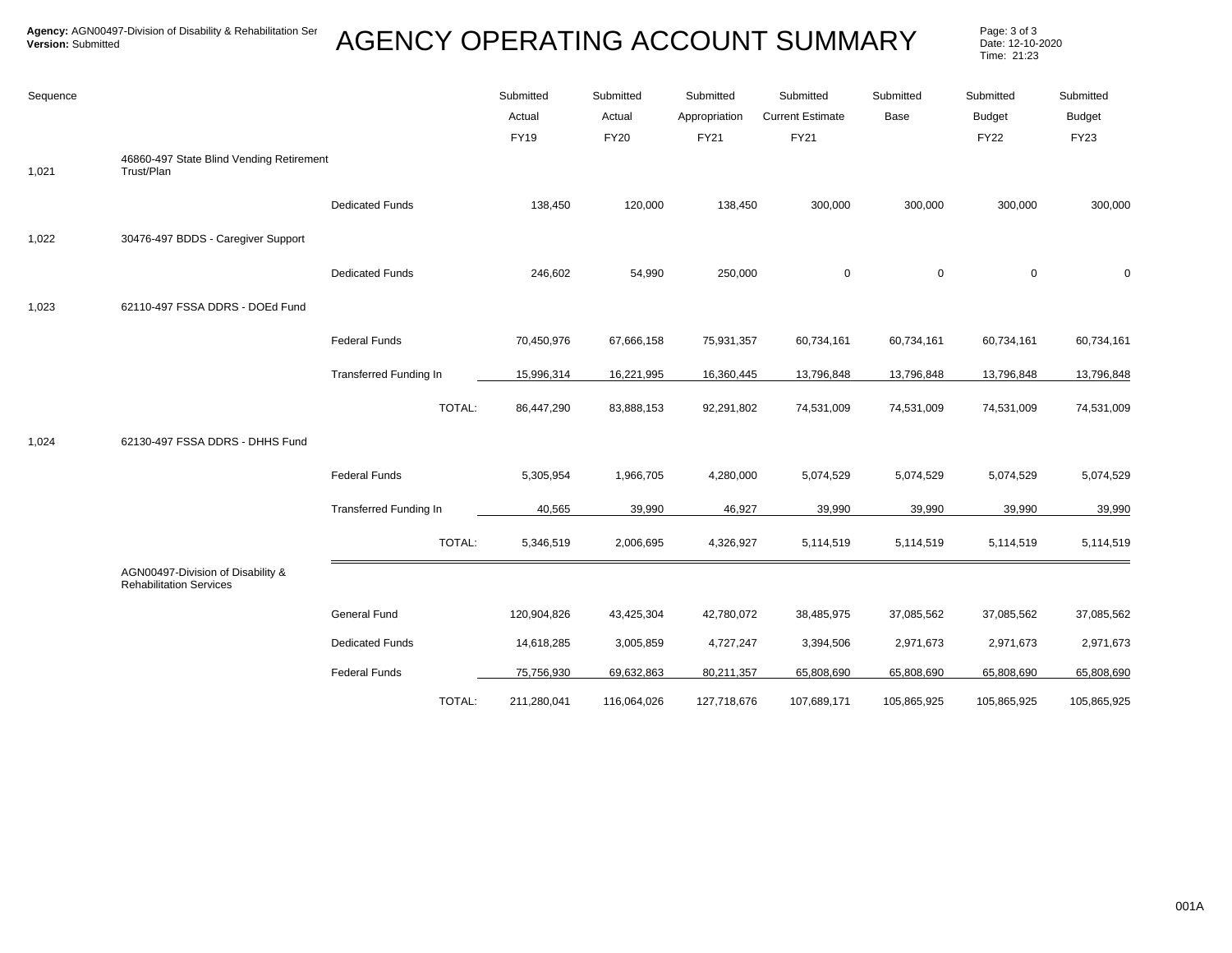Page: 1 of 2<br>Date: 12-10-2020 Time: 21:27

| 15770-498 C.H.O.I.C.E. In-Home Services<br>1,001<br><b>General Fund</b><br>47,496,094<br>46,978,204<br>48,765,643<br>44,229,884<br>43,914,740<br>43,914,740<br>13190-498 Room and Board Assistance<br>$(R-CAP)$<br>1,002<br>General Fund<br>5,864,711<br>6,483,801<br>6,483,801<br>6,735,665<br>6,733,801<br>6,483,801<br>13070-498 Older Hoosiers Act<br>1,003 | Submitted<br>Budget<br><b>FY23</b> |
|-----------------------------------------------------------------------------------------------------------------------------------------------------------------------------------------------------------------------------------------------------------------------------------------------------------------------------------------------------------------|------------------------------------|
|                                                                                                                                                                                                                                                                                                                                                                 |                                    |
|                                                                                                                                                                                                                                                                                                                                                                 | 44,240,193                         |
|                                                                                                                                                                                                                                                                                                                                                                 | 6,483,801                          |
|                                                                                                                                                                                                                                                                                                                                                                 |                                    |
| General Fund<br>1,573,446<br>1,569,946<br>1,568,947<br>1,573,446<br>1,573,446<br>1,573,446                                                                                                                                                                                                                                                                      | 1,573,446                          |
| 12700-498 Division of Aging Administration<br>1,004                                                                                                                                                                                                                                                                                                             |                                    |
| General Fund<br>561,503<br>675,257<br>751,057<br>718,251<br>751,057<br>751,057<br>14854-498 State Supplement to SSBG -<br>1,005<br>Aging                                                                                                                                                                                                                        | 751,057                            |
| General Fund<br>687,397<br>198,720<br>687,396<br>687,396<br>687,396<br>687,396                                                                                                                                                                                                                                                                                  | 687,396                            |
| 1,006<br>13080-498 Division of Aging Services                                                                                                                                                                                                                                                                                                                   |                                    |
| General Fund<br>563,561<br>563,561<br>563,561<br>563,561<br>563,561<br>563,561                                                                                                                                                                                                                                                                                  | 563,561                            |
| 1,007<br>16340-498 Adult Guardianship Services                                                                                                                                                                                                                                                                                                                  |                                    |
| General Fund<br>405,566<br>403,219<br>405,565<br>405,565<br>405,565<br>405,565                                                                                                                                                                                                                                                                                  | 405,565                            |
| 30477-498 Adult Protective Services<br>1,008                                                                                                                                                                                                                                                                                                                    |                                    |
| <b>Dedicated Funds</b><br>5,340,407<br>5,215,270<br>5,451,948<br>5,220,823<br>5,220,823<br>5,220,823                                                                                                                                                                                                                                                            | 5,220,823                          |
| 62130-498 FSSA DAA - DHHS Fund<br>1,009                                                                                                                                                                                                                                                                                                                         |                                    |
| <b>Federal Funds</b><br>42,884,675<br>47,735,821<br>32,227,213<br>41,248,120<br>41,248,120<br>41,248,120                                                                                                                                                                                                                                                        | 41,248,120                         |
| <b>Transferred Funding In</b><br>2,363,561<br>2,428,385<br>2,363,561<br>4,601,891<br>4,601,891<br>4,601,891                                                                                                                                                                                                                                                     | 4,601,891                          |
| TOTAL:<br>45,248,236<br>50,164,206<br>34,590,774<br>45,850,011<br>45,850,011<br>45,850,011                                                                                                                                                                                                                                                                      | 45,850,011                         |

AGN00498-Division of Aging Administration No Funding Type 0 0 0 0 0 0 0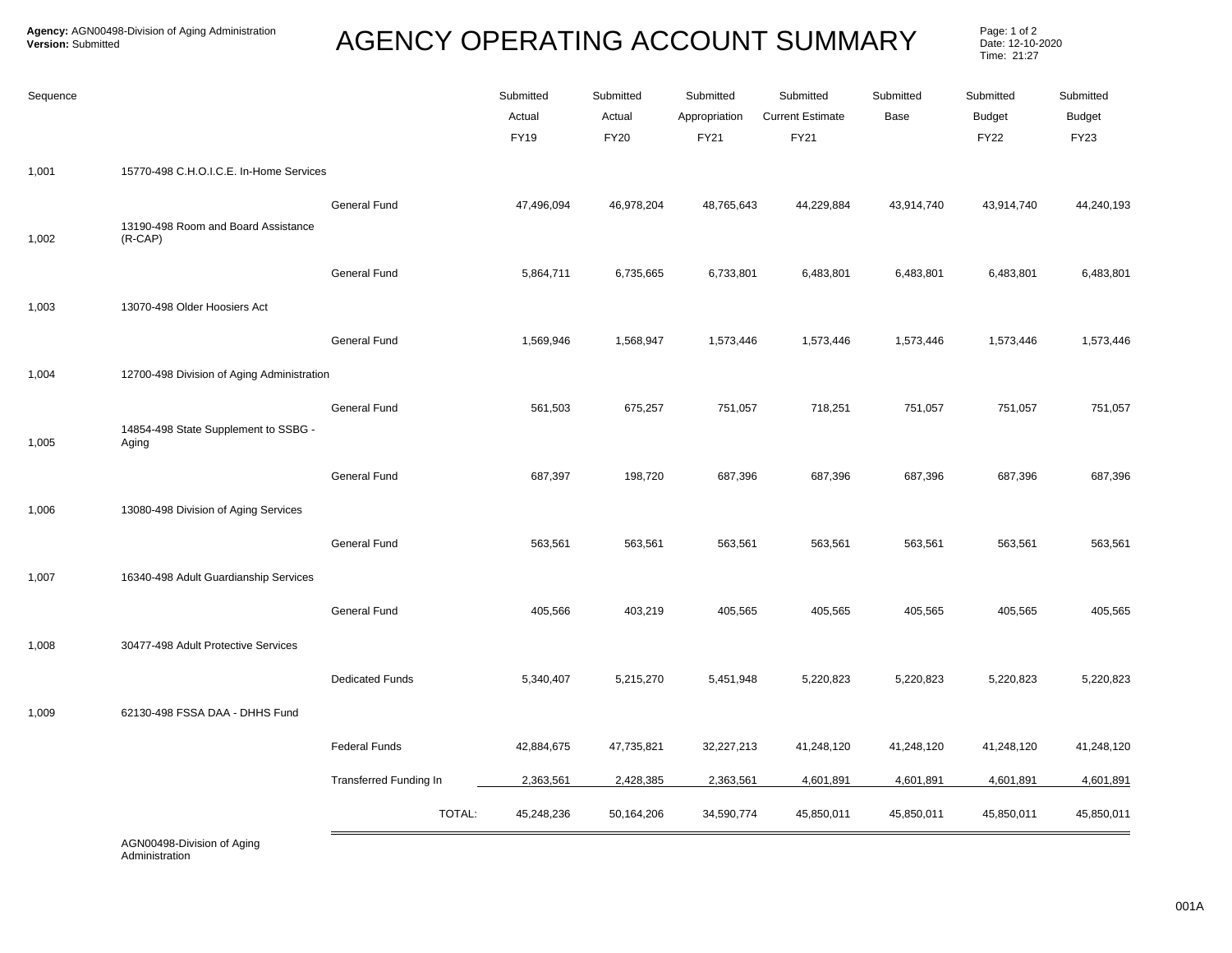| Sequence |                        | Submitted   | Submitted   | Submitted     | Submitted               | Submitted   | Submitted     | Submitted     |
|----------|------------------------|-------------|-------------|---------------|-------------------------|-------------|---------------|---------------|
|          |                        | Actual      | Actual      | Appropriation | <b>Current Estimate</b> | Base        | <b>Budget</b> | <b>Budget</b> |
|          |                        | <b>FY19</b> | <b>FY20</b> | <b>FY21</b>   | <b>FY21</b>             |             | <b>FY22</b>   | <b>FY23</b>   |
|          | General Fund           | 57,148,778  | 57,123,573  | 59,480,469    | 54,661,904              | 54,379,566  | 54,379,566    | 54,705,019    |
|          | <b>Dedicated Funds</b> | 5,340,407   | 5,215,270   | 5,451,948     | 5,220,823               | 5,220,823   | 5,220,823     | 5,220,823     |
|          | <b>Federal Funds</b>   | 42,884,675  | 47,735,821  | 32,227,213    | 41,248,120              | 41,248,120  | 41,248,120    | 41,248,120    |
|          | TOTAL:                 | 105,373,860 | 110,074,664 | 97,159,630    | 101,130,847             | 100,848,509 | 100,848,509   | 101,173,962   |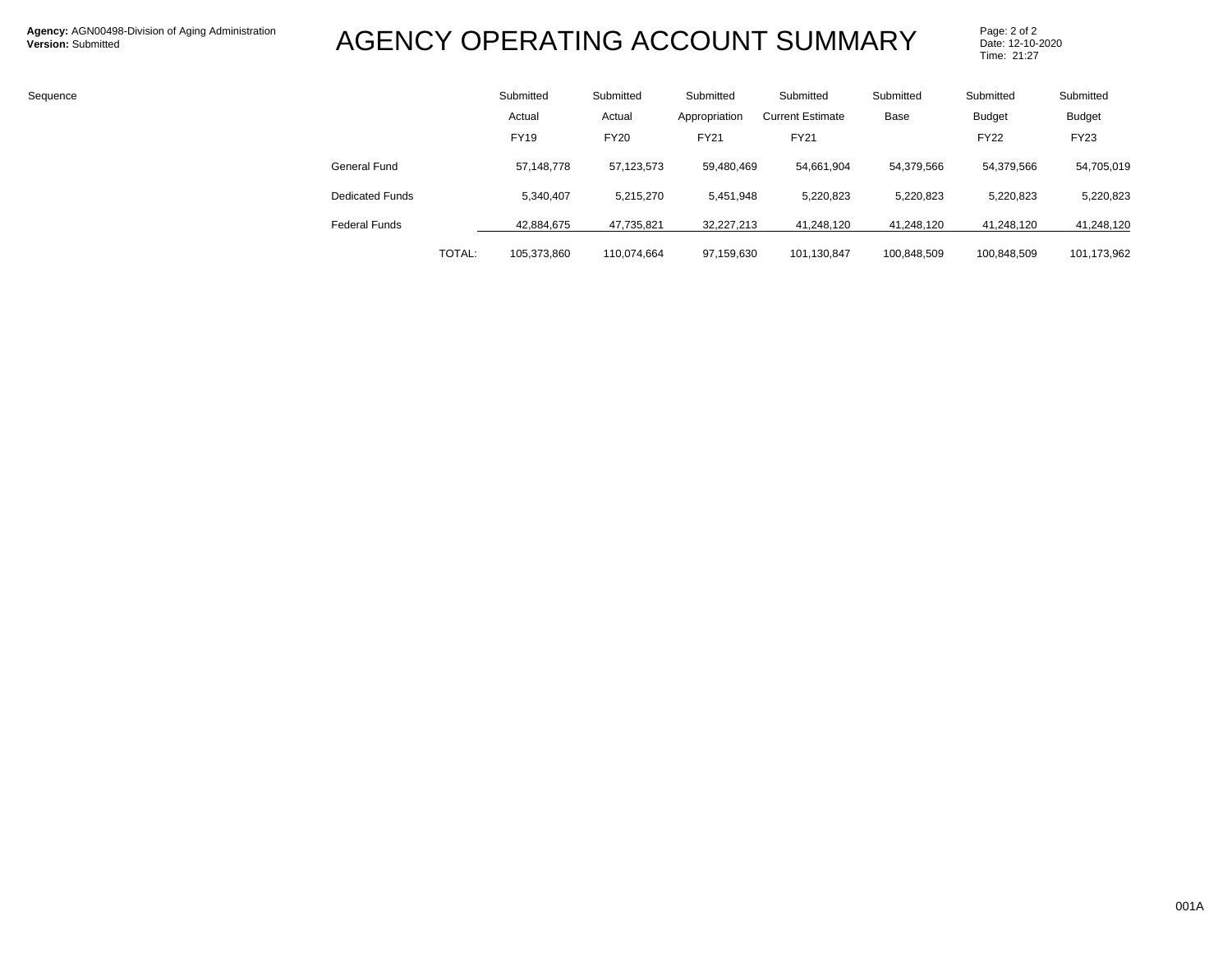| Sequence |                                                                           |                               | Submitted<br>Actual<br><b>FY19</b> | Submitted<br>Actual<br><b>FY20</b> | Submitted<br>Appropriation<br>FY21 | Submitted<br><b>Current Estimate</b><br>FY21 | Submitted<br>Base | Submitted<br><b>Budget</b><br><b>FY22</b> | Submitted<br><b>Budget</b><br><b>FY23</b> |
|----------|---------------------------------------------------------------------------|-------------------------------|------------------------------------|------------------------------------|------------------------------------|----------------------------------------------|-------------------|-------------------------------------------|-------------------------------------------|
| 1,001    | 11720-500 DFR - County Administration                                     |                               |                                    |                                    |                                    |                                              |                   |                                           |                                           |
| 1,002    | 14960-500 Temporary Assistance to<br>Needy Families - State Appropriation | General Fund                  | 80,402,849                         | 90,704,185                         | 90,705,387                         | 86,382,346                                   | 84,115,284        | 84,115,284                                | 83,315,284                                |
|          |                                                                           | General Fund                  | 21,086,301                         | 20,086,301                         | 20,086,301                         | 20,086,301                                   | 20,086,301        | 17,886,301                                | 17,886,301                                |
| 1,003    | 15750-500 SNAP/IMPACT Administration                                      |                               |                                    |                                    |                                    |                                              |                   |                                           |                                           |
|          |                                                                           | General Fund                  | 7,355,726                          | 7,355,726                          | 7,355,726                          | 7,355,726                                    | 7,355,726         | 9,555,726                                 | 9,555,726                                 |
| 1,004    | 13150-500 Indiana Eligibility System                                      |                               |                                    |                                    |                                    |                                              |                   |                                           |                                           |
| 1,005    | 13120-500 Division of Family Resources<br>Administration                  | General Fund                  | 8,244,740                          | 8,791,463                          | 8,377,529                          | 8,377,529                                    | 8,377,529         | 8,377,529                                 | 8,377,529                                 |
|          |                                                                           | General Fund                  | 2,362,924                          | 1,077,025                          | 1,994,565                          | 1,994,565                                    | 1,994,565         | 1,994,565                                 | 1,994,565                                 |
| 1,006    | 15103-500 EBT Administration                                              |                               |                                    |                                    |                                    |                                              |                   |                                           |                                           |
| 1,007    | 40720-500 WARRANT HOLDING<br><b>ACCOUNT</b>                               | General Fund                  | 398,554                            | 1,266,910                          | 114,079                            | 114,079                                      | 114,079           | 114,079                                   | 114,079                                   |
|          |                                                                           | <b>Dedicated Funds</b>        | 20,117,177                         | 7,240,953                          | $\mathbf 0$                        | $\mathsf 0$                                  | $\mathsf 0$       | $\mathbf 0$                               | $\mathbf 0$                               |
| 1,008    | 30478-500 Burial Expenses                                                 |                               |                                    |                                    |                                    |                                              |                   |                                           |                                           |
|          |                                                                           | <b>Dedicated Funds</b>        | 5,265,203                          | 4,876,751                          | 5,816,761                          | 5,816,761                                    | 5,816,761         | 5,816,761                                 | 5,816,761                                 |
| 1,009    | 47067-500 Trustee Reimbursement                                           |                               |                                    |                                    |                                    |                                              |                   |                                           |                                           |
|          |                                                                           | <b>Dedicated Funds</b>        | 598,365                            | 397,796                            | $\pmb{0}$                          | $\pmb{0}$                                    | $\mathsf 0$       | $\mathbf 0$                               | $\pmb{0}$                                 |
| 1,010    | 62100-500 FSSA DFR - DOAg Fund                                            |                               |                                    |                                    |                                    |                                              |                   |                                           |                                           |
|          |                                                                           | <b>Federal Funds</b>          | 901,857,065                        | 979,397,997                        | 987,591,571                        | 978,475,536                                  | 954,737,620       | 954,737,620                               | 954,311,825                               |
|          |                                                                           | <b>Transferred Funding In</b> | 71,097,537                         | 78,842,038                         | 71,547,664                         | 84,138,821                                   | 60,338,666        | 60,338,666                                | 59,892,501                                |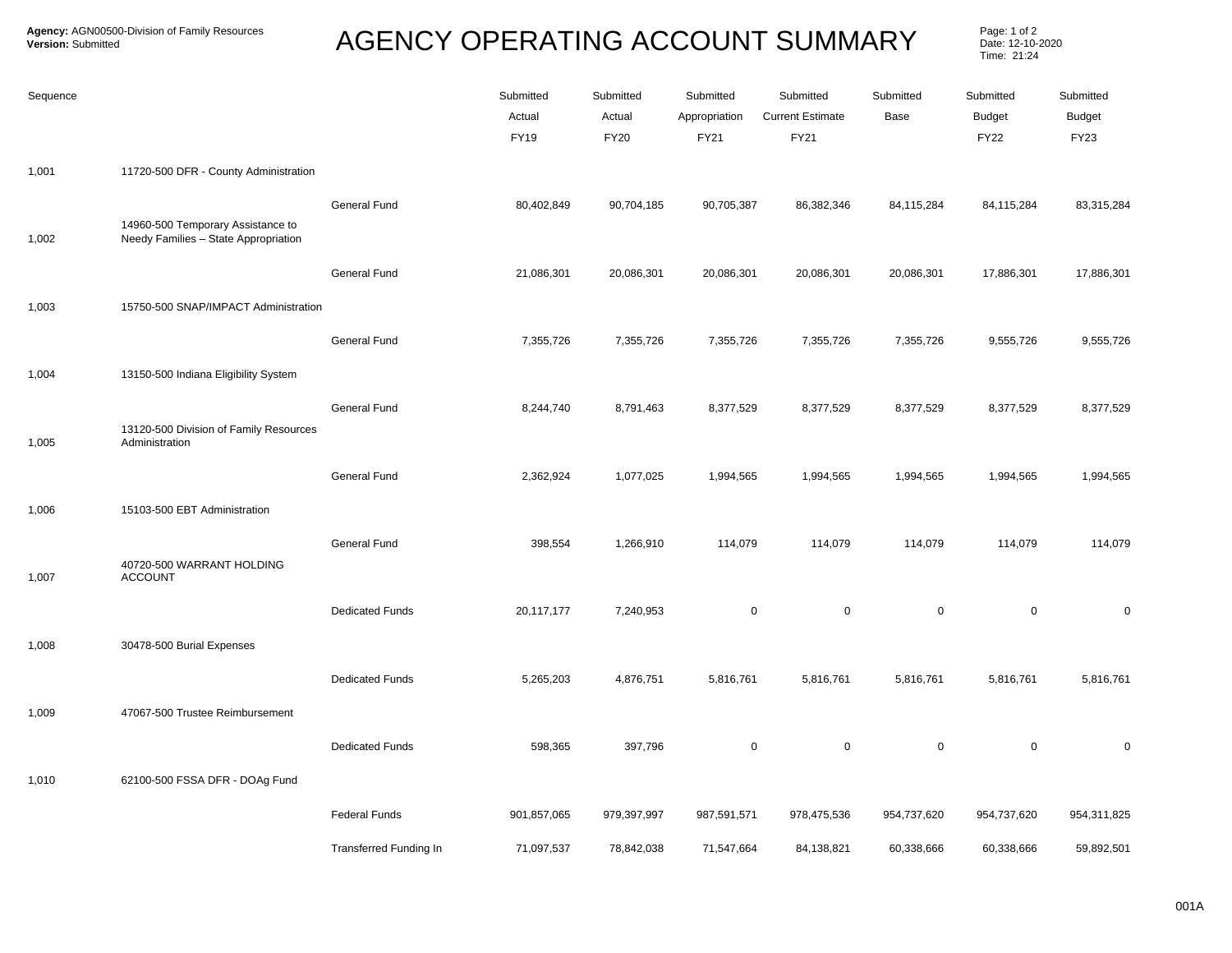| Sequence |                                       |                        |        | Submitted     | Submitted     | Submitted     | Submitted               | Submitted     | Submitted     | Submitted     |
|----------|---------------------------------------|------------------------|--------|---------------|---------------|---------------|-------------------------|---------------|---------------|---------------|
|          |                                       |                        |        | Actual        | Actual        | Appropriation | <b>Current Estimate</b> | Base          | <b>Budget</b> | <b>Budget</b> |
|          |                                       |                        |        | <b>FY19</b>   | <b>FY20</b>   | FY21          | <b>FY21</b>             |               | <b>FY22</b>   | FY23          |
|          |                                       |                        | TOTAL: | 972,954,602   | 1,058,240,035 | 1,059,139,235 | 1,062,614,357           | 1,015,076,286 | 1,015,076,286 | 1,014,204,326 |
| 1,011    | 62130-500 FSSA DFR - DHHS Fund        |                        |        |               |               |               |                         |               |               |               |
|          |                                       | <b>Federal Funds</b>   |        | 222,733,124   | 206,296,730   | 269,736,382   | 209,774,875             | 209,774,875   | 209,774,875   | 209,774,875   |
|          |                                       | Transferred Funding In |        | 18,386,301    | 12,647,058    | 20,086,301    | 20,086,301              | 20,086,301    | 20,086,301    | 20,086,301    |
|          |                                       |                        | TOTAL: | 241,119,425   | 218,943,788   | 289,822,683   | 229,861,176             | 229,861,176   | 229,861,176   | 229,861,176   |
|          | AGN00500-Division of Family Resources |                        |        |               |               |               |                         |               |               |               |
|          |                                       | General Fund           |        | 119,851,094   | 129,281,610   | 128,633,587   | 124,310,546             | 122,043,484   | 122,043,484   | 121,243,484   |
|          |                                       | <b>Dedicated Funds</b> |        | 25,980,745    | 12,515,500    | 5,816,761     | 5,816,761               | 5,816,761     | 5,816,761     | 5,816,761     |
|          |                                       | <b>Federal Funds</b>   |        | 1,124,590,189 | 1,185,694,727 | 1,257,327,953 | 1,188,250,411           | 1,164,512,495 | 1,164,512,495 | 1,164,086,700 |
|          |                                       |                        | TOTAL: | 1,270,422,028 | 1,327,491,837 | 1,391,778,301 | 1,318,377,718           | 1,292,372,740 | 1,292,372,740 | 1,291,146,945 |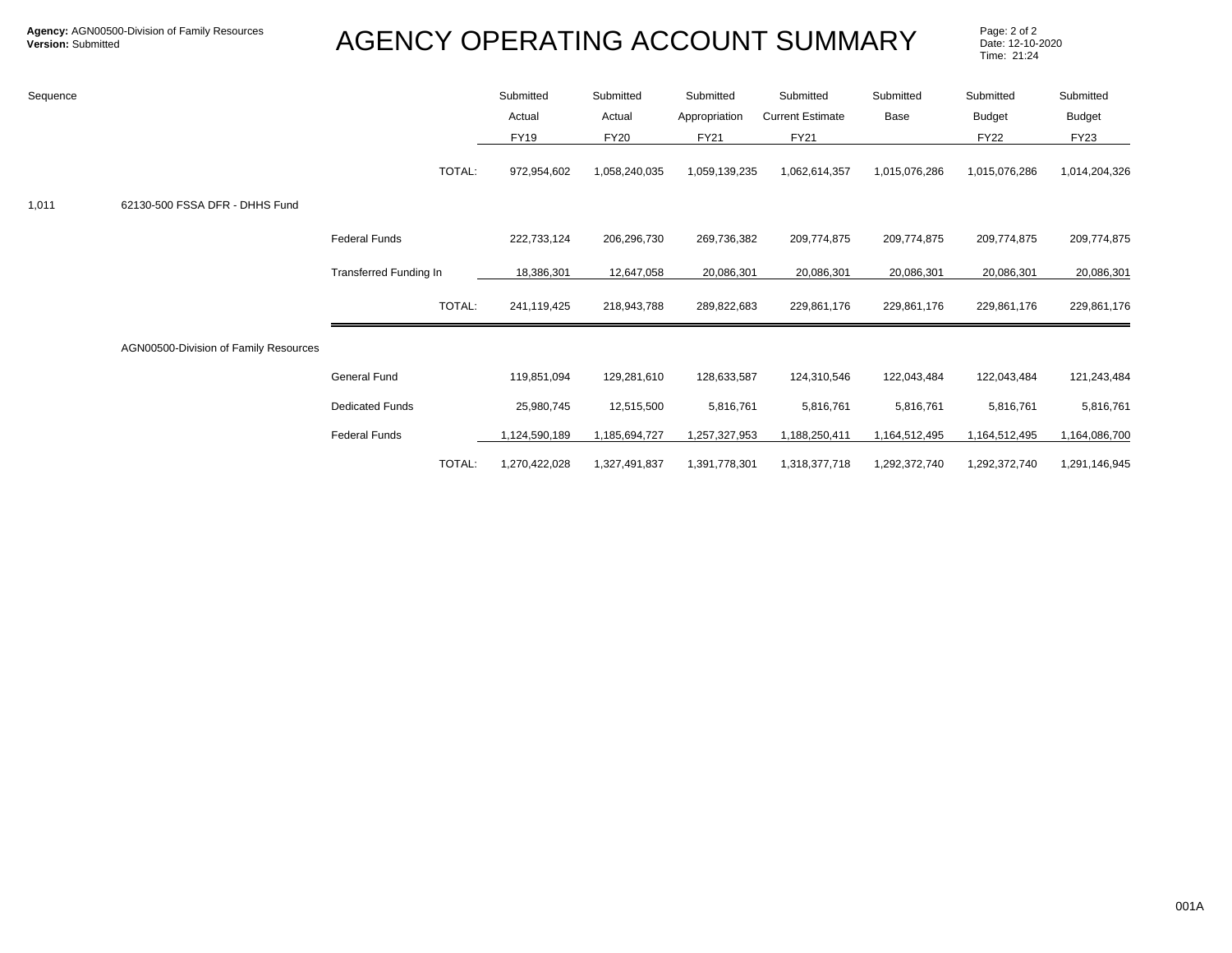| Sequence |                                                 |                               | Submitted<br>Actual<br>FY19 | Submitted<br>Actual<br><b>FY20</b> | Submitted<br>Appropriation<br>FY21 | Submitted<br><b>Current Estimate</b><br>FY21 | Submitted<br>Base   | Submitted<br><b>Budget</b><br><b>FY22</b> | Submitted<br><b>Budget</b><br>FY23 |
|----------|-------------------------------------------------|-------------------------------|-----------------------------|------------------------------------|------------------------------------|----------------------------------------------|---------------------|-------------------------------------------|------------------------------------|
| 1,001    | 14600-501 Early Childhood Learning              |                               |                             |                                    |                                    |                                              |                     |                                           |                                    |
|          |                                                 | General Fund                  | 34,359,861                  | 28,877,807                         | 34,360,246                         | 28,860,246                                   | 28,860,246          | 28,860,246                                | 28,860,246                         |
| 1,002    | 15985-501 Pre-K Education Pilot                 |                               |                             |                                    |                                    |                                              |                     |                                           |                                    |
|          |                                                 | <b>General Fund</b>           | 22,008,777                  | 22,002,076                         | 22,005,069                         | $\mathsf{O}\xspace$                          | $\mathsf 0$         | $\mathbf 0$                               | 0                                  |
| 1,003    | 15980-501 Pre-K Education Pilot                 |                               |                             |                                    |                                    |                                              |                     |                                           |                                    |
|          |                                                 | General Fund                  | $\mathsf 0$                 | $\mathsf 0$                        | $\mathbf 0$                        | 13,324,934                                   | 11,824,944          | 11,824,944                                | 12,299,491                         |
|          |                                                 | <b>Dedicated Funds</b>        | $\mathbf 0$                 | $\mathbf 0$                        | $\mathbf 0$                        | 10,180,125                                   | 10,180,125          | 10,180,125                                | 9,705,578                          |
|          |                                                 | <b>Transferred Funding In</b> | 927,320                     | 15,006,176                         | $\mathbf 0$                        | $\mathbf 0$                                  | $\mathbf 0$         | $\mathbf 0$                               | $\mathbf 0$                        |
| 1,004    | 31820-501 School Age Child Care Project<br>Fund | TOTAL:                        | 927,320                     | 15,006,176                         | $\mathbf 0$                        | 23,505,059                                   | 22,005,069          | 22,005,069                                | 22,005,069                         |
|          |                                                 | General Fund                  | $\mathbf 0$                 | $\mathbf 0$                        | $\mathbf 0$                        | 812,413                                      | 812,413             | 812,413                                   | 812,413                            |
|          |                                                 | Transferred Funding In        | 805,693                     | 731,636                            | $\mathbf 0$                        | $\mathbf 0$                                  | $\mathbf 0$         | 0                                         | $\mathbf 0$                        |
| 1,005    | 15177-501 School Age Child Care Project<br>Fund | TOTAL:                        | 805,693                     | 731,636                            | $\mathbf 0$                        | 812,413                                      | 812,413             | 812,413                                   | 812,413                            |
|          |                                                 | <b>General Fund</b>           | $\mathbf 0$                 | 812,413                            | 812,413                            | $\mathsf 0$                                  | $\mathsf{O}\xspace$ | $\mathbf 0$                               | 0                                  |
| 1,006    | 35920-501 Child Care Licensing Fund             |                               |                             |                                    |                                    |                                              |                     |                                           |                                    |
|          |                                                 | <b>Dedicated Funds</b>        | 3,277                       | 6,601                              | 35,000                             | 14,013                                       | 35,000              | 35,000                                    | 35,000                             |
| 1,007    | 62130-501 FSSA OECOSL - DHHS Fund               |                               |                             |                                    |                                    |                                              |                     |                                           |                                    |
|          |                                                 | <b>Federal Funds</b>          | 178,546,311                 | 273,142,411                        | 131,645,319                        | 187,587,131                                  | 187,587,131         | 187,587,131                               | 187,587,131                        |
|          |                                                 | Transferred Funding In        | 37,269,581                  | 34,335,288                         | 98,400,835                         | 96,321,444                                   | 96,321,444          | 96,321,444                                | 96,321,444                         |
|          |                                                 | TOTAL:                        | 215,815,892                 | 307,477,699                        | 230,046,154                        | 283,908,575                                  | 283,908,575         | 283,908,575                               | 283,908,575                        |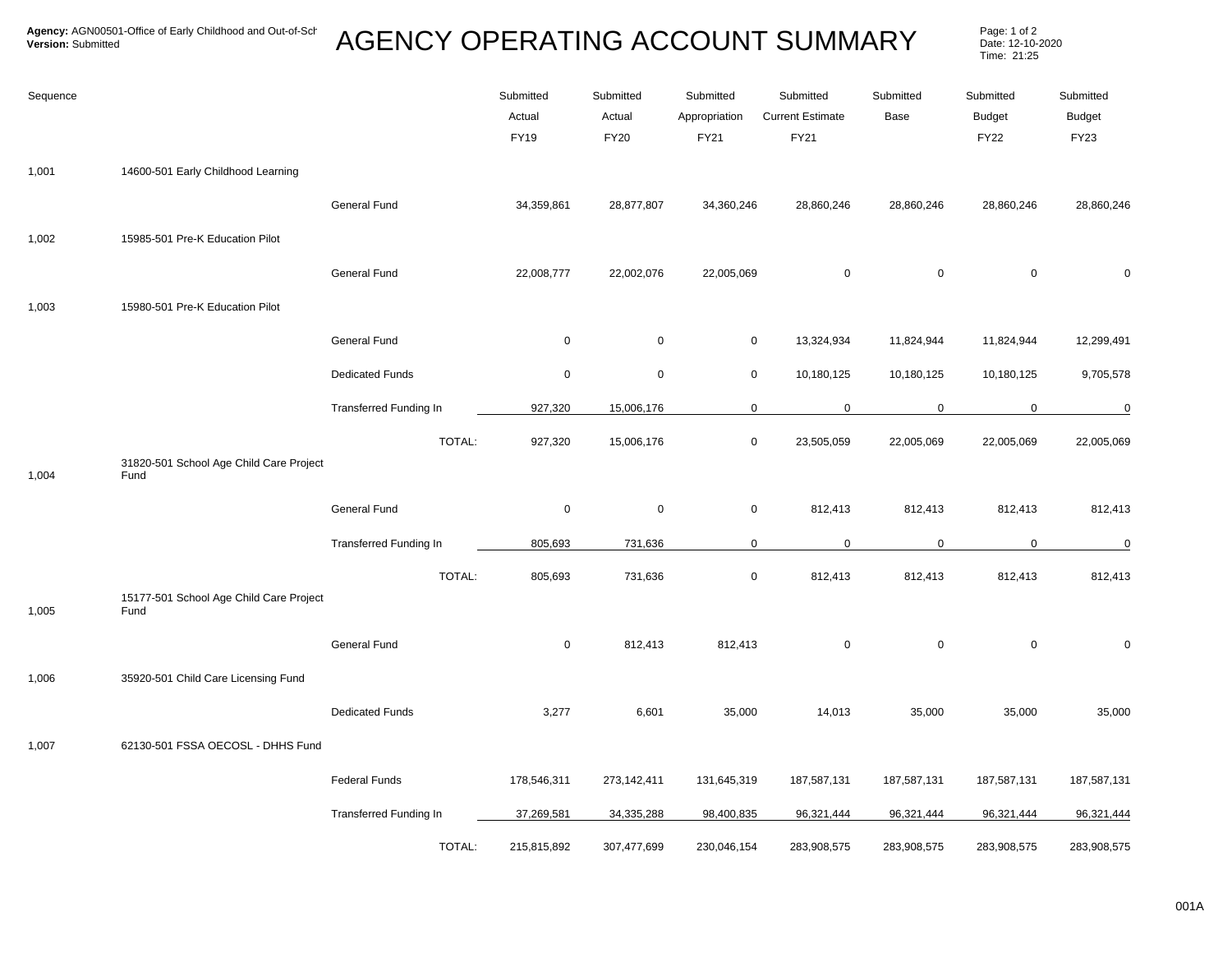| Sequence |                                                                  |                        |        | Submitted<br>Actual<br><b>FY19</b> | Submitted<br>Actual<br><b>FY20</b> | Submitted<br>Appropriation<br>FY21 | Submitted<br><b>Current Estimate</b><br><b>FY21</b> | Submitted<br>Base | Submitted<br>Budget<br><b>FY22</b> | Submitted<br>Budget<br><b>FY23</b> |
|----------|------------------------------------------------------------------|------------------------|--------|------------------------------------|------------------------------------|------------------------------------|-----------------------------------------------------|-------------------|------------------------------------|------------------------------------|
|          | AGN00501-Office of Early Childhood and<br>Out-of-School Learning |                        |        |                                    |                                    |                                    |                                                     |                   |                                    |                                    |
|          |                                                                  | <b>General Fund</b>    |        | 56,368,638                         | 51,692,296                         | 57, 177, 728                       | 42,997,593                                          | 41,497,603        | 41,497,603                         | 41,972,150                         |
|          |                                                                  | <b>Dedicated Funds</b> |        | 3,277                              | 6,601                              | 35,000                             | 10,194,138                                          | 10,215,125        | 10,215,125                         | 9,740,578                          |
|          |                                                                  | <b>Federal Funds</b>   |        | 178.546.311                        | 273,142,411                        | 131,645,319                        | 187,587,131                                         | 187,587,131       | 187,587,131                        | 187,587,131                        |
|          |                                                                  |                        | TOTAL: | 234.918.226                        | 324,841,308                        | 188,858,047                        | 240,778,862                                         | 239,299,859       | 239,299,859                        | 239,299,859                        |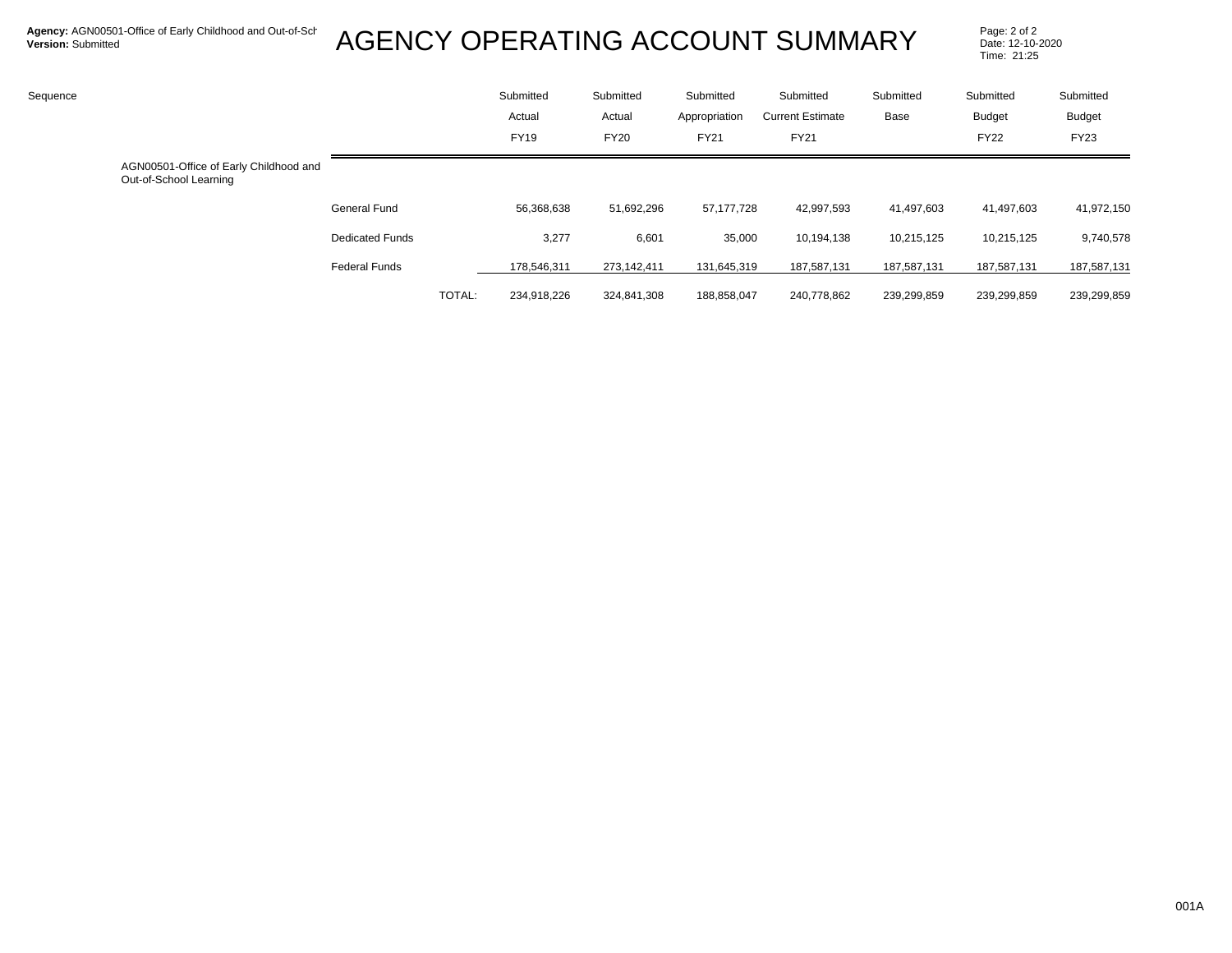**Version:** Submitted Date: 12-10-2020

#### AGENCY OPERATING ACCOUNT SUMMARY Time: 20:43

| Sequence |                                                                     |                               | Submitted             | Submitted             | Submitted                    | Submitted                              | Submitted   | Submitted             | Submitted                    |
|----------|---------------------------------------------------------------------|-------------------------------|-----------------------|-----------------------|------------------------------|----------------------------------------|-------------|-----------------------|------------------------------|
|          |                                                                     |                               | Actual<br><b>FY19</b> | Actual<br><b>FY20</b> | Appropriation<br><b>FY21</b> | <b>Current Estimate</b><br><b>FY21</b> | Base        | Budget<br><b>FY22</b> | <b>Budget</b><br><b>FY23</b> |
| 1,001    | 13366-503 Medicaid Administration                                   |                               |                       |                       |                              |                                        |             |                       |                              |
|          |                                                                     | <b>General Fund</b>           | 44,643,897            | 42,921,634            | 44,921,634                   | 35,793,593                             | 36,250,933  | 36,250,933            | 36,250,933                   |
| 1,002    | 17016-503 Marion County Health and<br><b>Hospital Corporation</b>   |                               |                       |                       |                              |                                        |             |                       |                              |
|          |                                                                     | <b>General Fund</b>           | 38,000,000            | 38,000,000            | 38,000,000                   | 38,000,000                             | 32,300,000  | 32,300,000            | 32,300,000                   |
| 1,003    | 13220-503 OMPP State Programs                                       |                               |                       |                       |                              |                                        |             |                       |                              |
|          |                                                                     | <b>General Fund</b>           | 582,682               | 683,046               | 713,924                      | 713,924                                | 713,924     | 713,924               | 713,924                      |
| 1,004    | 30481-503 CHIP Assistance                                           |                               |                       |                       |                              |                                        |             |                       |                              |
|          |                                                                     | <b>Dedicated Funds</b>        | 693,500               | 19,560,000            | 44,370,000                   | 44,370,000                             | 44,370,000  | 53,670,000            | 52,170,000                   |
| 1,005    | 30480-503 CHIP Administration                                       |                               |                       |                       |                              |                                        |             |                       |                              |
| 1,009    | 30414-503 Indiana Prescription Drug<br>Program                      | <b>Dedicated Funds</b>        | 1,557,784             | 1,526,628             | 1,557,784                    | 1,403,000                              | 1,403,000   | 1,403,000             | 1,403,000                    |
|          |                                                                     | <b>Dedicated Funds</b>        | 454,254               | 461,803               | 617,830                      | 443,315                                | 443,315     | 443,315               | 443,315                      |
| 1,010    | 62130-503 FSSA OMPP - DHHS Fund                                     |                               |                       |                       |                              |                                        |             |                       |                              |
|          |                                                                     | <b>Federal Funds</b>          | 606,477,199           | 599,475,096           | 701,100,749                  | 519,570,126                            | 510,130,119 | 507,070,289           | 507,313,575                  |
|          |                                                                     | <b>Transferred Funding In</b> | 108,093,727           | 123,632,832           | 152,402,440                  | 129,615,887                            | 139,055,894 | 142,115,724           | 141,872,438                  |
|          | 58079-503 Health Related IT<br>Administration - American Relief and | TOTAL:                        | 714,570,926           | 723,107,928           | 853,503,189                  | 649,186,013                            | 649,186,013 | 649,186,013           | 649,186,013                  |
| 1,011    | Recovery Act                                                        | <b>Federal Funds</b>          | 9,400,148             | 11,324,035            | 13,063,836                   | 16,386,553                             | 16,386,553  | 16,386,553            | 16,386,553                   |
|          | AGN00503-Office of Medicaid Policy<br>and Planning                  |                               |                       |                       |                              |                                        |             |                       |                              |
|          |                                                                     | <b>General Fund</b>           | 83,226,579            | 81,604,680            | 83,635,558                   | 74,507,517                             | 69,264,857  | 69,264,857            | 69,264,857                   |
|          |                                                                     | <b>Dedicated Funds</b>        | 2,705,538             | 21,548,431            | 46,545,614                   | 46,216,315                             | 46,216,315  | 55,516,315            | 54,016,315                   |
|          |                                                                     | <b>Federal Funds</b>          | 615,877,347           | 610,799,131           | 714,164,585                  | 535,956,679                            | 526,516,672 | 523,456,842           | 523,700,128                  |
|          |                                                                     | <b>TOTAL:</b>                 | 773,909,464           | 713,952,242           | 844, 345, 757                | 656,680,511                            | 641,997,844 | 648,238,014           | 646,981,300                  |